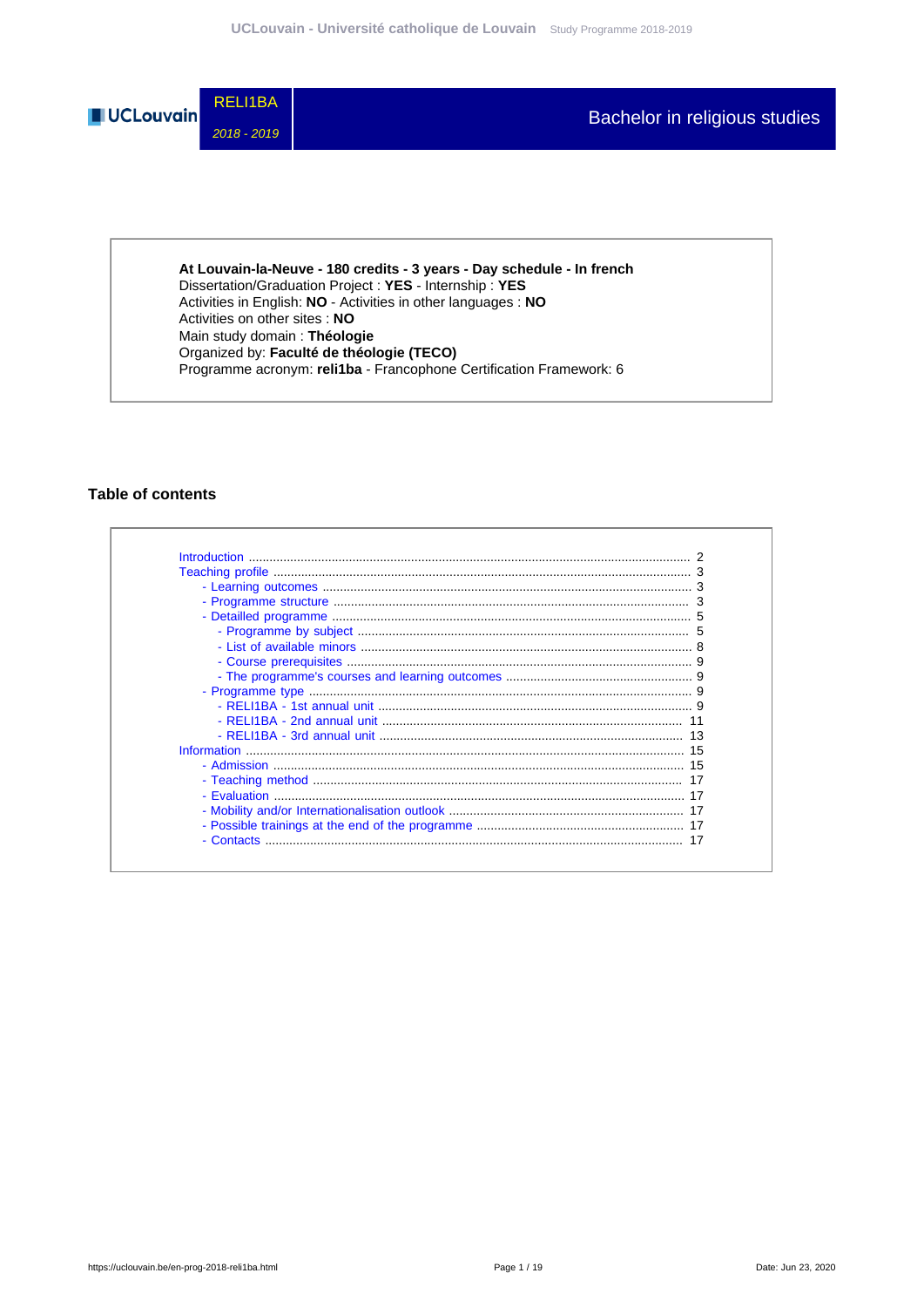# **RELI1BA - Introduction**

# <span id="page-1-0"></span>**Introduction**

#### **Introduction**

The bachelor's degree provides a specific training in theology including a basic training in the humanities. It gives access to the master in Theology, the Master in Biblical Studies and the Master in Religious Studies . The Faculty of Theology welcomes students from all countries, who intend to sometimes very different futures.

After the first cycle, you

have received a solid and basic education in the humanities ;

you will have dealt with issues of biblical exegesis and their relation with religious studies ;

will be able to initiate an ethical and dogmatic thinking :

will be able to approach the biblical and Christian texts in Greek or Latin traditions ;

will have had the opportunity to put your skills to work in a first work of theological research.

#### **Your Profile**

A good knowledge of spoken and written French , an aptitude for to analytical and synthetical thinking, an open mind and an interest in social and religious issues are the requirements to begin studies in religious studies and theology.

#### **Your Future Job**

The expert on the Christian faith is appreciated for its qualities of listening and dialogue.

He finds a job in education and, after having done additional studies, in the field of research in theology, pastoral ministry (parishes , prisons, hospitals), religious journalism , consulting or intercultural and religious mediation, etc. .

#### **Your Programme**

The bachelor's degree provides a basic training in the humanities as well as specific training in theology. You will also learn the theological branches: Biblical exegesis , history and Church history, , religious studies, ethical and dogmatic thinking , etc. .

The second and third years offer more specific training in the various theological disciplines in exploring important theological issues. In addition to learning a modern language, the program also includes an introduction to the ancient languages (Biblical Greek, Latin, Hebrew).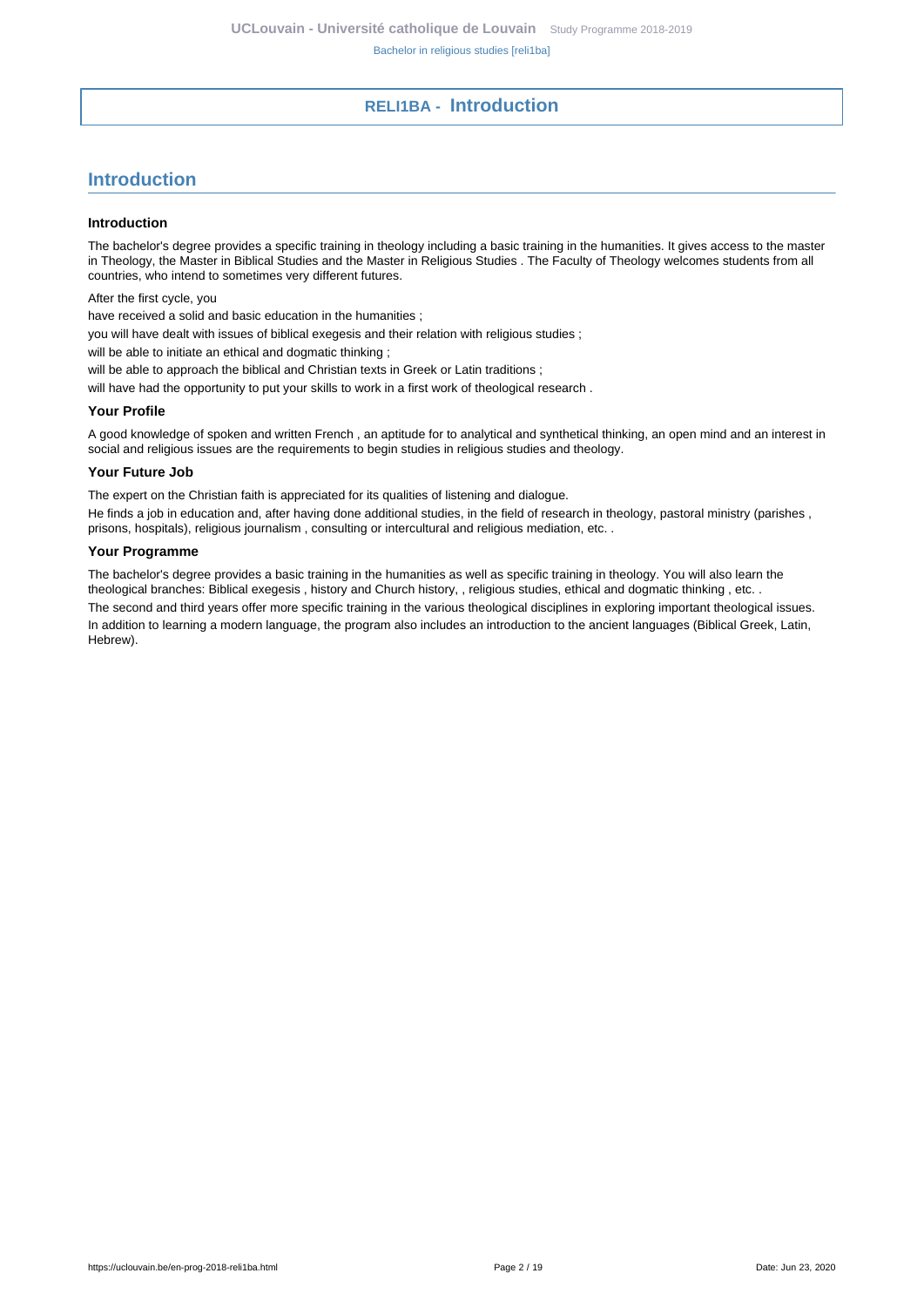# **RELI1BA - Teaching profile**

# <span id="page-2-1"></span><span id="page-2-0"></span>**Learning outcomes**

At the end of his Bachelor's in religious studies programme, the student will be able to demonstrate skills in the various branches of theology (exegesis, history, dogmatics, ethics, pastoral theology). In so doing the student will learn to know the founding principles of theological thought. The student will become familiar with the tools enabling him rigorously to tackle Bible texts and Christian tradition, the historical rooting of questions and the contemporary thinkers who are attempting to answer them, by way of an interdisciplinary introduction.

During the three years of the Bachelors, the student will show increasing levels of autonomy. Through better understanding of himself, the student will develop the project which he will follow during the master's programme and will define what he wants to focus upon (biblical exegesis, fundamental theology, history of Christianity, theology of practices, ethics).

On successful completion of this programme, each student is able to :

A. Have a good understanding of the knowledge necessary to explain the cultural context of Christianity based upon theological disciplines and in connection with other humanities.

A.1. Read the Bible with the help of scientific methodologies and demonstrate an understanding of its particular status within Christianity

- A.2. Understand and explain the main theories in the Christian theological tradition and put them into context
- A.3. Understand and explain the liturgical and pastoral position of a Christian community
- A.4. Set out the grounds for an ethical discernment
- A.5. Understand and interpret historical and legal sources with a connection to the Christian faith
- A.6. Have a basic knowledge of the of the major religions and their characteristics
- A.7. Have basic knowledge of other humanities in order to integrate them into the framework of a theological discussion

B. Employ appropriate concepts in order to develop a theological discussion

- B.1. Be aware of ideas relating to theology and its epistemology
- B.2. Understand and explain theologians' ideas
- B.3. Be aware of the basic concepts in philosophy and approach philosophical texts
- B.4. Appreciate synergies between the theological disciplines of positive theology, systematic theology and practical theology
- C. Correctly use tools to carry out rigorous theological reflection and research
- C.1. Be aware of the different analysis and research methodologies used in theology
- C.2. Have a good understanding of the foundation documents used in formulating theological research
- C.3. Have a basic knowledge of biblical Greek and of Latin
- C.4. Know one modern language other than French in order to approach theological texts in their source language

D. Formulate personal thoughts on theology, develop critical thinking and learn independently while keeping personal development in mind

- D.1. Begin to reflect upon a theological question, calling upon different theological disciplines and methodologies
- D.2. Write a critical opinion of public debates relating to Christianity (media, culture, education, etc.)
- D.3. Distinguish between the theological analysis of a question or position and a common sense analysis
- D.4. Equip themselves to benefit from lifelong independent learning and personal development
- E. Convey their thoughts on theology
- E.1. Prepare a report, including a critical assessment, on a theological book
- E.2. Write a theological reflection on a question relating to the Christian faith
- E.3. Synthesize material from various sources in order to construct a coherent argument
- E.4. Structure research results and present them orally
- E.5. Use appropriate means of communication (written, oral, audio-visual, new media)

# <span id="page-2-2"></span>**Programme structure**

 The bachelor in Religious Studies (180 credits) is composed of one single line of studies (major, 150 credits), common to all, and a minor of 30 credits (2 x 15 credits in 2nd and 3rd year). The **major** one in Religious Studies is made up of :

- an introduction to different fields of theology and religious studies (86 credits):
- introduction to the philosophy and humanities (18 credits);
- an introduction to ancient languages (5 credits);
- a modern language course (6 credits);
- an introduction to the methodology of theology and an end-of bachelor (10 credits);
- choose courses (25 credits) in each subject of the Old Testament, New Testament, History of Christianity, the fundamental theology of the Christian, Initiation of Introduction to religions, practical theology and "ancient languages".

 The first year of the program includes core courses (60 credits), with the exception of one choice between the courses in psychology or sociology, providing an introduction to basic disciplines as theology, methodology, in philosophy and humanities. From the second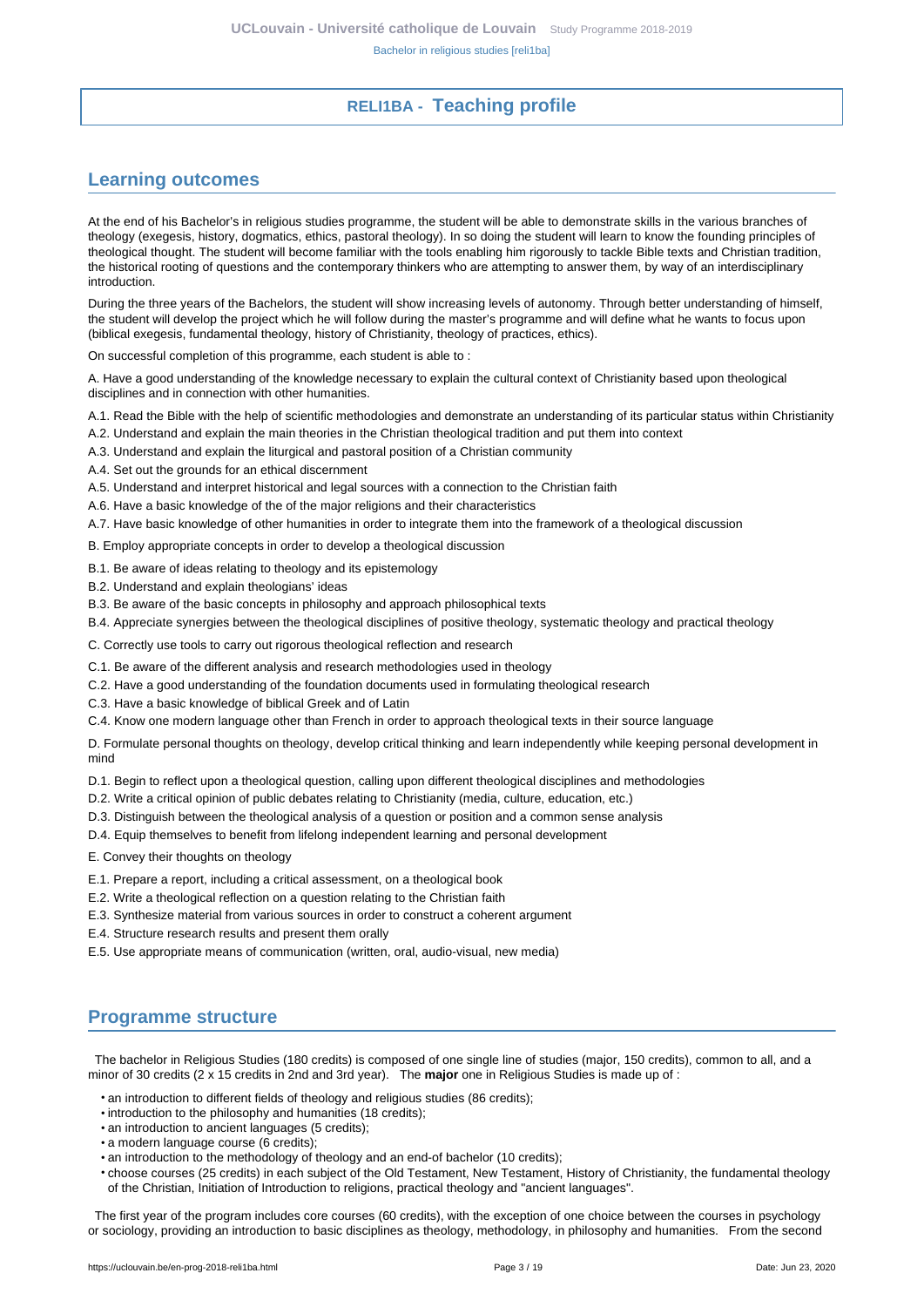#### [Bachelor in religious studies \[reli1ba\]](https://uclouvain.be/en-prog-2018-reli1ba.html)

year, students are encouraged to expand their intellectual horizons and to complete his major by choosing a **minor** or deepening in religious studies / theology, or in another Faculty of the University (for example, a minor in philosophy or other useful work in theology sciences).

Possible reorientation of the curriculum is possible at the end of the first year of the Bachelor that provides a basic form in several disciplines within the humanities and other Faculty of Philosophy, Arts and Letters (FIAL).

Progressive specialization of the course the student is also possible for an admission EBIBI2M Master in Biblical Studies. Holders of Bachelor of Religious Studies have immediate access to SREL2M Master in Religious Studies.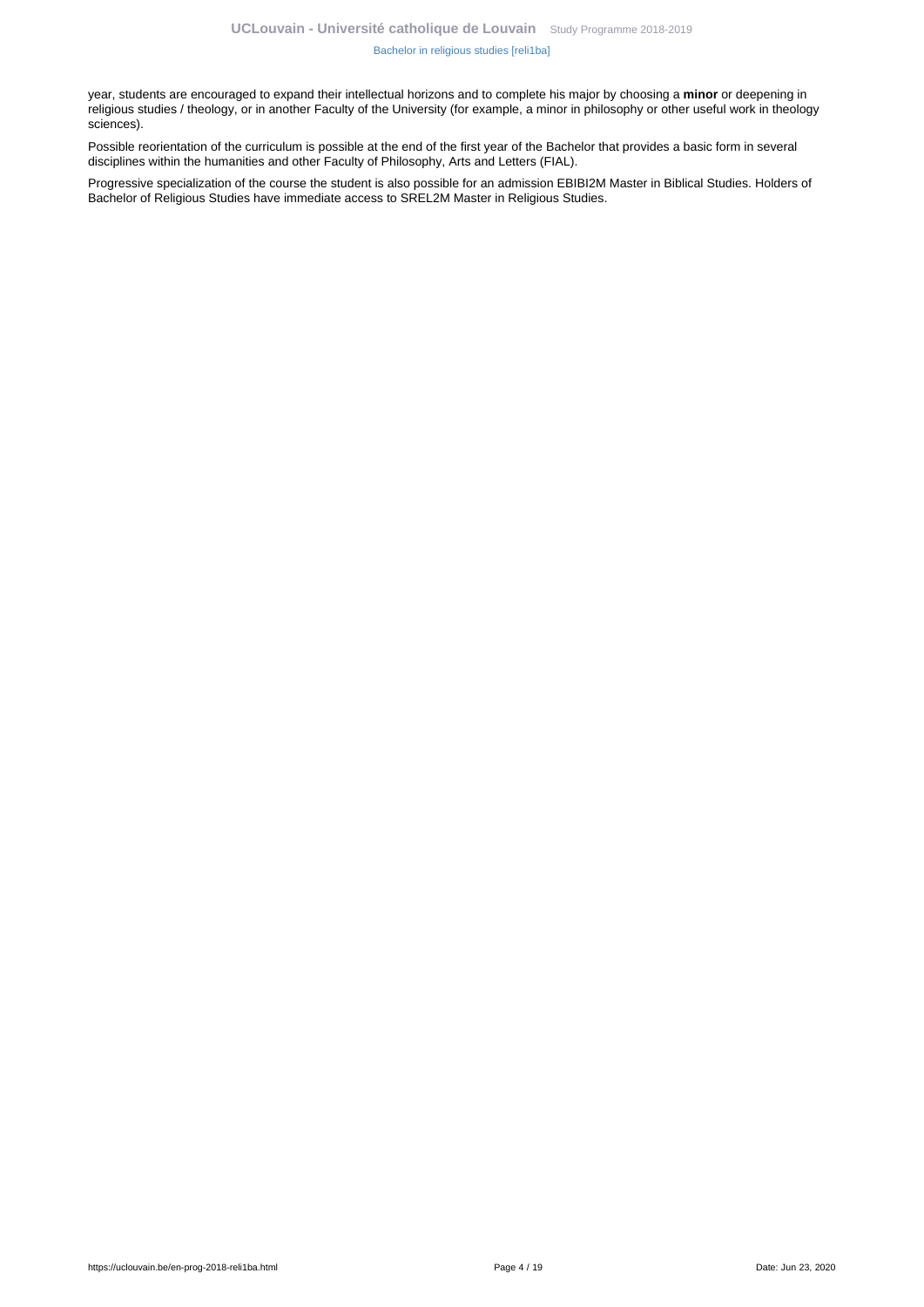# **RELI1BA Detailled programme**

# <span id="page-4-1"></span><span id="page-4-0"></span>**Programme by subject**

|                       | Year  |
|-----------------------|-------|
|                       | $123$ |
| o Major (150 credits) |       |

The program in religious sciences contains compulsory courses(prices) and courses(prices) in the choice. Among the compulsory courses(prices), certain must be followed inevitably in 1st year, 2nd year, the others inevitably in 3rd year, the others else can be followed or in 2nd or in 3rd year. As a supplement to the compulsory courses(prices), the student will attend class(course) in the choice to reach(affect) annual 45 credits in 2nd and 3rd years of the program.

### **Theology, Human Sciences and Religions Sciences (122 credits)**

#### **Theology (50 credits)**

| <b>OLRELI1110</b>  | Introduction to the Bible: Old Testament | <b>Didier Luciani</b>                                                                                 | 30 <sub>h</sub> | 5 Credits | 1q           | $\mathsf{x}$       |            |  |
|--------------------|------------------------------------------|-------------------------------------------------------------------------------------------------------|-----------------|-----------|--------------|--------------------|------------|--|
| <b>O</b> LRELI1120 | Introduction to the Bible: New testament | Geert Van Oyen                                                                                        | 30 <sub>h</sub> | 5 Credits | 2q           | X                  |            |  |
| <b>O</b> LRELI1130 | Introduction à la foi chrétienne         | Joseph Famerée                                                                                        | 30 <sub>h</sub> | 5 Credits | 1q           | X                  |            |  |
| <b>O</b> LRELI1140 | Révélation, vérité et interprétation     | <b>Olivier Riaudel</b>                                                                                | 30 <sub>h</sub> | 5 Credits | 1q           | X                  |            |  |
| <b>O</b> LRELI1150 | <b>Theological ethics I</b>              | <b>Eric Gaziaux</b>                                                                                   | 30 <sub>h</sub> | 5 Credits | 1q           | X                  |            |  |
| <b>O</b> LRELI1160 | Christian rites and symbols: Liturgy     | Arnaud Join-Lambert                                                                                   | 30 <sub>h</sub> | 5 Credits | 1q           | $\pmb{\mathsf{x}}$ |            |  |
| <b>O</b> LRELI1272 | Patrology                                | <b>Jean-Marie Auwers</b>                                                                              | 30h             | 5 Credits | 2q $\oplus$  |                    | <b>x x</b> |  |
| <b>O</b> LRELI1361 | <b>Christology and Salvation</b>         | <b>Benoît Bourgine</b><br>Paulo Jorge Dos Santos<br>Rodrigues (compensates<br><b>Benoît Bourgine)</b> | 30 <sub>h</sub> | 5 Credits | $2q \oslash$ |                    | $x \times$ |  |
| <b>O</b> LRELI1362 | <b>Monotheism and Trinity</b>            | <b>Benoît Bourgine</b>                                                                                | 30h             | 5 Credits | 2q $\oplus$  |                    | $X$ $X$    |  |
| <b>O</b> LRELI1261 | <b>Old Testament</b>                     | <b>Didier Luciani</b>                                                                                 | 30 <sub>h</sub> | 5 Credits | $2q \oslash$ |                    | $X$ $X$    |  |

#### **Human Sciences and Religion Sciences (43 credits)**

| <b>O</b> LRELI1170 | <b>Introduction to Christian History</b>         | Jean-Marie Auwers<br>Jean-Pascal Gay                         | 30 <sub>h</sub> | 5 Credits | 1q             | $\mathsf{x}$ |                |  |
|--------------------|--------------------------------------------------|--------------------------------------------------------------|-----------------|-----------|----------------|--------------|----------------|--|
| <b>O</b> LRELI1190 | Introduction to History: critical history        | Luc Courtois                                                 | 15h             | 2 Credits | 2q             | $\mathbf{x}$ |                |  |
| O LFILO1170        | Philosophical anthropology                       | <b>Michel Dupuis</b><br><b>Nathalie</b><br>Frogneux (coord.) | 45h             | 5 Credits | 2q             | X            |                |  |
| O LFIAL1190        | Introduction to Philosophy                       | Jean-Michel Counet                                           | 45h             | 5 Credits | 1q             | $\mathbf{x}$ |                |  |
| O LCOPS1125C       | Psychology and Social Psychology - O. Corneille  | <b>Olivier Corneille</b>                                     | 30h             | 3 Credits | 2q             | X            |                |  |
| <b>O</b> LRELI1310 | <b>Judaism</b>                                   | <b>Didier Luciani</b>                                        | 30h             | 5 Credits | 1q             |              | $x \mathbf{X}$ |  |
| <b>O</b> LRELI1320 | Introduction to the History of Religions         | <b>Philippe Cornu</b>                                        | 30 <sub>h</sub> | 5 Credits | 2q             |              | $X$ $X$        |  |
| <b>O</b> LRELI1321 | History of Christianity: the Contemporary Period | Jean-Pascal Gay                                              | 30h             | 5 Credits | $2q \oslash$   |              | $x \mathbf{X}$ |  |
| <b>O</b> LRELI1332 | Croyance, foi et religion                        | <b>Olivier Riaudel</b>                                       | 30 <sub>h</sub> | 5 Credits | 1q $\oplus$    |              | $x \times$     |  |
| O LFILO1120        | <b>Metaphysics</b>                               | Olivier Depré                                                | 45h             | 3 Credits | 1 <sub>q</sub> |              | $x \mathbf{X}$ |  |

#### **Histoire du Christianisme (5 credits)**

5 crédits à choisir parmi :

| <b>83 LRELI1251</b>    | <b>History of Christianity: Antiquity</b>    | Jean-Marie Auwers    | 30 <sub>h</sub> | 5 Credits $1a\oslash$  | $X$ $X$ |         |  |
|------------------------|----------------------------------------------|----------------------|-----------------|------------------------|---------|---------|--|
| <sup>3</sup> LRELI1253 | <b>History of Christianity: Middle Ages</b>  | <b>Paul Bertrand</b> | 30 <sub>h</sub> | 5 Credits $2q \oslash$ |         | $X$ $X$ |  |
| <b>&amp; LRELI1252</b> | <b>History of Christianity: Modern Times</b> | Jean-Pascal Gay      | 30 <sub>h</sub> | 5 Credits $1a \oplus$  |         | $X$ X   |  |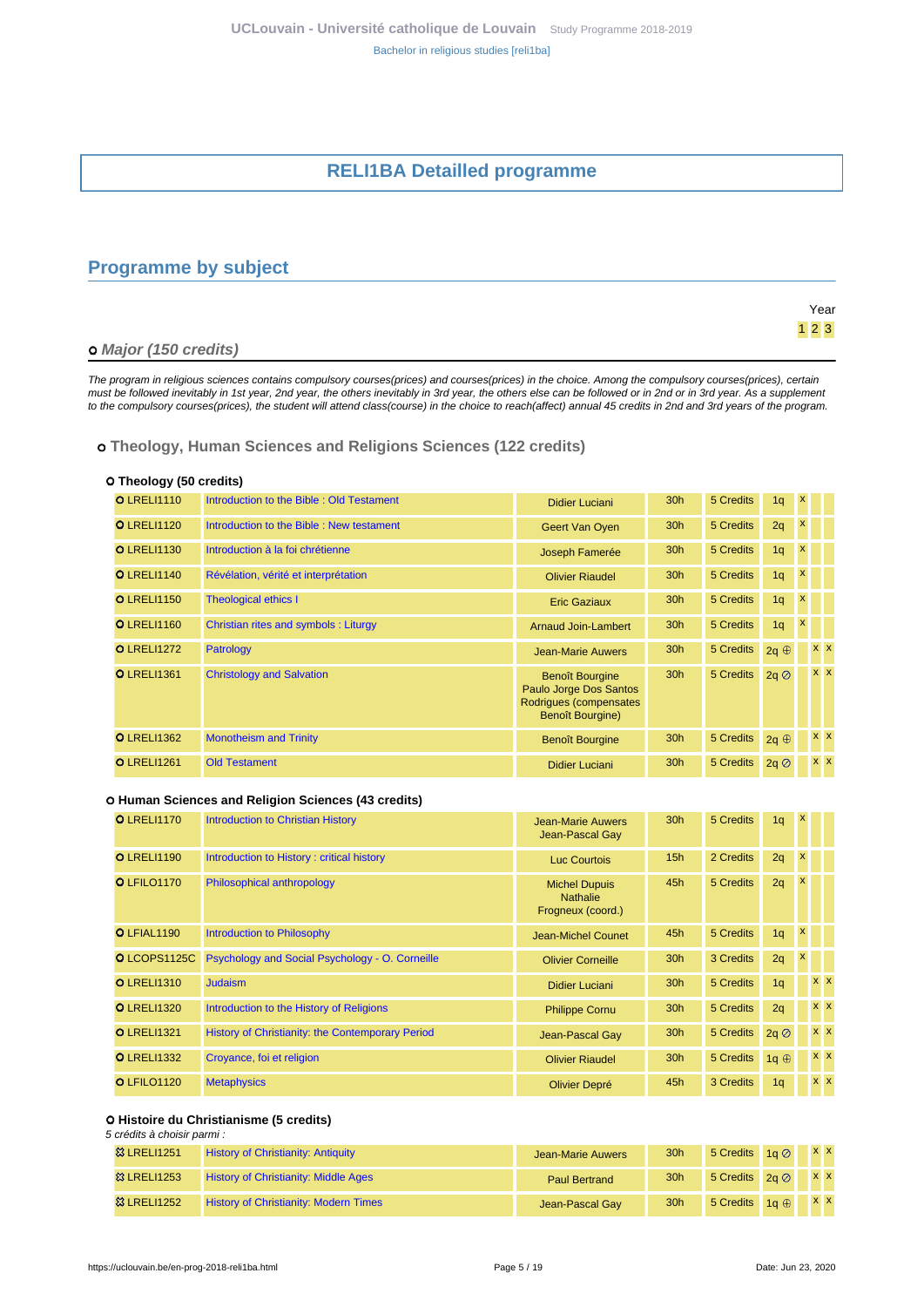Year 1 2 3

#### **New Testament (5 credits)**  $\overline{r}$  cmi $\overline{r}$  :

| 5 crédits à choisir pa |  |
|------------------------|--|
|------------------------|--|

| <b>83 LRELI1341</b> | New Testament A |                | 30 <sub>h</sub> | 5 Credits $2a \oslash$ |                 | $\mathbf{x}$ |           |  |
|---------------------|-----------------|----------------|-----------------|------------------------|-----------------|--------------|-----------|--|
|                     |                 | Geert Van Oyen |                 |                        |                 |              |           |  |
| <b>83 LRELI1342</b> | New Testament B | Régis Burnet   | 30 <sub>h</sub> | 5 Credits              | 2a              |              | <b>XX</b> |  |
|                     |                 | Geert Van Oyen |                 |                        | $\Delta \oplus$ |              |           |  |

### **Ecclésiologie et théologie pratique (7 credits)**

| 7 crédits à choisir, durant la même année académique, parmi : |                                      |                            |                 |                              |  |         |         |  |
|---------------------------------------------------------------|--------------------------------------|----------------------------|-----------------|------------------------------|--|---------|---------|--|
| <b>83 LRELI1291A</b>                                          | Ecclesiology: Introduction           | Joseph Famerée             | 30 <sub>h</sub> | 5 Credits $1q \oslash x$ x x |  |         |         |  |
| <sup>3</sup> LRELI1291B                                       | Canon Law: Introduction              | Louis-Léon Christians      | 15 <sub>h</sub> | 2 Credits $1a\oslash$        |  |         | $X$ $X$ |  |
| <b>83 LRELI1292A</b>                                          | Introduction à la théologie pratique | <b>Arnaud Join-Lambert</b> | 30 <sub>h</sub> | 5 Credits $2a \oplus$        |  | $X$ $X$ |         |  |
| 83 LRELI1292B                                                 | Canon Law: Introduction              | Louis-Léon Christians      | 15h             | 2 Credits $2a \oplus$        |  |         | $X$ $X$ |  |

### **Théologie sacramentaire (5 credits)**

5 crédits à choisir parmi:

| <b>83 LRELI1281</b> | Sacramentalité : Approche historique et systématique | <b>Catherine Chevalier</b> | 30 <sub>h</sub> | 5 Credits $2a \oslash x$ x x |  |
|---------------------|------------------------------------------------------|----------------------------|-----------------|------------------------------|--|
| <b>83 LRELI1282</b> | Sacrements : Approche liturgique et pastorale        | Catherine Chevalier        | 30 <sub>h</sub> | 5 Credits $2a \oplus x x$    |  |

### **Ethics (7 credits)**

7 crédits à choisir, durant une même année académique, parmi :

| <b>83 LRELI1351A</b>    | <b>Bioethics</b>                 | Dominique Jacquemin    | 30 <sub>h</sub> | 5 Credits $2q \oslash$   |  | $X$ $X$ |
|-------------------------|----------------------------------|------------------------|-----------------|--------------------------|--|---------|
| 83 LRELI1351B           | <b>Theological ethics II</b>     | Bernard-Louis Ghislain | 15 <sub>h</sub> | 2 Credits $2a \oslash b$ |  | $X$ $X$ |
| <b>&amp; LRELI1352A</b> | <b>Ethics, Society, Religion</b> | <b>Walter Lesch</b>    | 30h             | 5 Credits $1a \oplus$    |  | $X$ $X$ |
| <b>&amp; LRELI1352B</b> | <b>Theological ethics II</b>     | <b>Eric Gaziaux</b>    | 15h             | 2 Credits $2q \oplus$    |  | $X$ $X$ |

### **Old and modern languages (18 credits)**

### **Biblical Greek (5 credits)**

| O LRELI1180A | l Introduction au grec biblique              | Geert Van Oven        | 30 <sub>h</sub> | 3 Credits 1q X |  |  |
|--------------|----------------------------------------------|-----------------------|-----------------|----------------|--|--|
|              | O LRELI1180B   Introduction au grec biblique | <b>Geert Van Oyen</b> | 15h             | 2 Credits 2g X |  |  |

### **Other Old Languages (5 credits)**

| 5 crédits à choisir parmi : |                                                   |                          |                 |           |                         |  |                |  |
|-----------------------------|---------------------------------------------------|--------------------------|-----------------|-----------|-------------------------|--|----------------|--|
| <b>&amp;3 LFIAL1180</b>     | <b>Begining Latin</b>                             | <b>Alain Meurant</b>     | $30h+30h$       | 5 Credits | 1 <sub>a</sub>          |  | $x \mathbf{X}$ |  |
| <b>83 LRELI1230</b>         | <b>Christian Latin Texts</b>                      | <b>Paul Deproost</b>     | 30 <sub>h</sub> | 5 Credits | 2 <sub>a</sub>          |  | <b>x x</b>     |  |
| <b>83 LRELI1240</b>         | <b>Reading Greek Texts from the New Testament</b> | <b>Jean-Marie Auwers</b> | 30h             | 5 Credits | 1 $\Delta$              |  | $X$ $X$        |  |
| <b>&amp; LGLOR1631</b>      | <b>Biblical Hebrew I A</b>                        | Jean-Claude Haelewyck    | 45h             | 5 Credits | $1 +$<br>$2q \oplus$    |  | <b>x x</b>     |  |
| <b>&amp; LGLOR1632</b>      | <b>Biblical Hebrew I B</b>                        |                          | 45h             | 5 Credits | $1 +$<br>$2a$ $\oslash$ |  | $x \times$     |  |

#### **English (8 credits)**

| O LANGL1111        | English: Language & Culture            | <b>Estelle Dagneaux</b><br>$(c$ oord. $)$<br>Céline Gouverneur<br><b>Claudine Grommersch</b><br><b>Ariane Halleux</b><br><i>(compensates)</i><br>Céline Gouverneur)<br><b>Brigitte Loosen</b> | 45h             | 5 Credits | $1 +$<br>2q | $\mathbf{x}$ |         |
|--------------------|----------------------------------------|-----------------------------------------------------------------------------------------------------------------------------------------------------------------------------------------------|-----------------|-----------|-------------|--------------|---------|
| <b>O</b> LRELI1400 | Lecture de textes théologiques anglais | <b>Timothy Byrne</b><br><b>Geert Van Oyen</b>                                                                                                                                                 | 30 <sub>h</sub> | 3 Credits | 2q          |              | $X$ $X$ |

# **Methodology (10 credits)**

| <b>O</b> LRELI1500 | Seminar of methodology in Theology | <b>Benoît Bourgine</b> | 30h+15h 4 Credits | 1a |           |  |
|--------------------|------------------------------------|------------------------|-------------------|----|-----------|--|
| <b>OLRELI1210</b>  | Stage d'observation                | Dominique Jacquemin    | 2 Credits         |    | <b>XX</b> |  |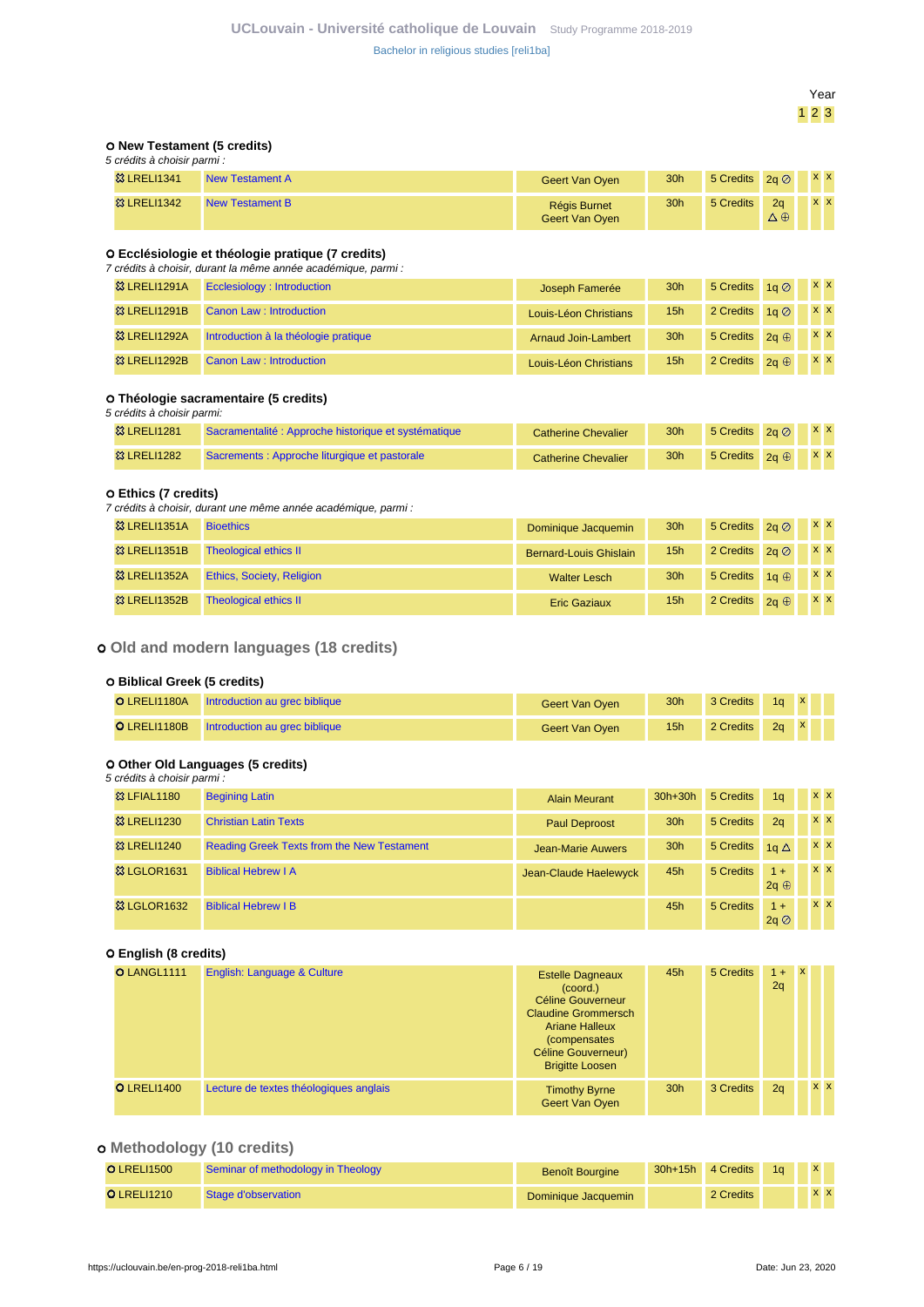| <b>O</b> LRELI1300 | <b>Written work</b> | Dominique Jacquemin | 4 Credits | $1 +$<br>2a | X |
|--------------------|---------------------|---------------------|-----------|-------------|---|
|                    |                     |                     |           |             |   |

 **Cours facultatifs**

| <b>83 LRELI1297</b> | <b>Theological Questions A</b> | Jean-Marie Auwers<br><b>Olivier Riaudel</b>                                | 18h | 3 Credits $2a \oslash$ |             | <b>XX</b> |
|---------------------|--------------------------------|----------------------------------------------------------------------------|-----|------------------------|-------------|-----------|
| <b>83 LRELI1298</b> | <b>Theological Questions B</b> | <b>Benoît Bourgine</b><br>Louis-Léon Christians<br>Didier Luciani (coord.) | 18h | 3 Credits              | $2a \oplus$ | <b>XX</b> |

### **Mineure (30 credits)**

La majeure en sciences religieuses sera complétée à raison de 15 crédits en 2e et 15 crédits en 3e année soit par une mineure : soit par l'approfondissement en sciences religieuses (théologie chrétienne) (30 crédits), soit par le complément disciplinaire en sciences des religions (30 crédits), soit par une mineure (30 crédits) dans une autre faculté. Sont plus recommandées les mineures en Antiquité, en Histoire de l'Art et Archéologie, en langue arabe et civilisation de l'Islam...

| <b>Mineure BAC2</b> | Credits<br>15C |  |              |  |
|---------------------|----------------|--|--------------|--|
| Mineure BAC3        | Credits<br>151 |  | $\mathbf{x}$ |  |

Year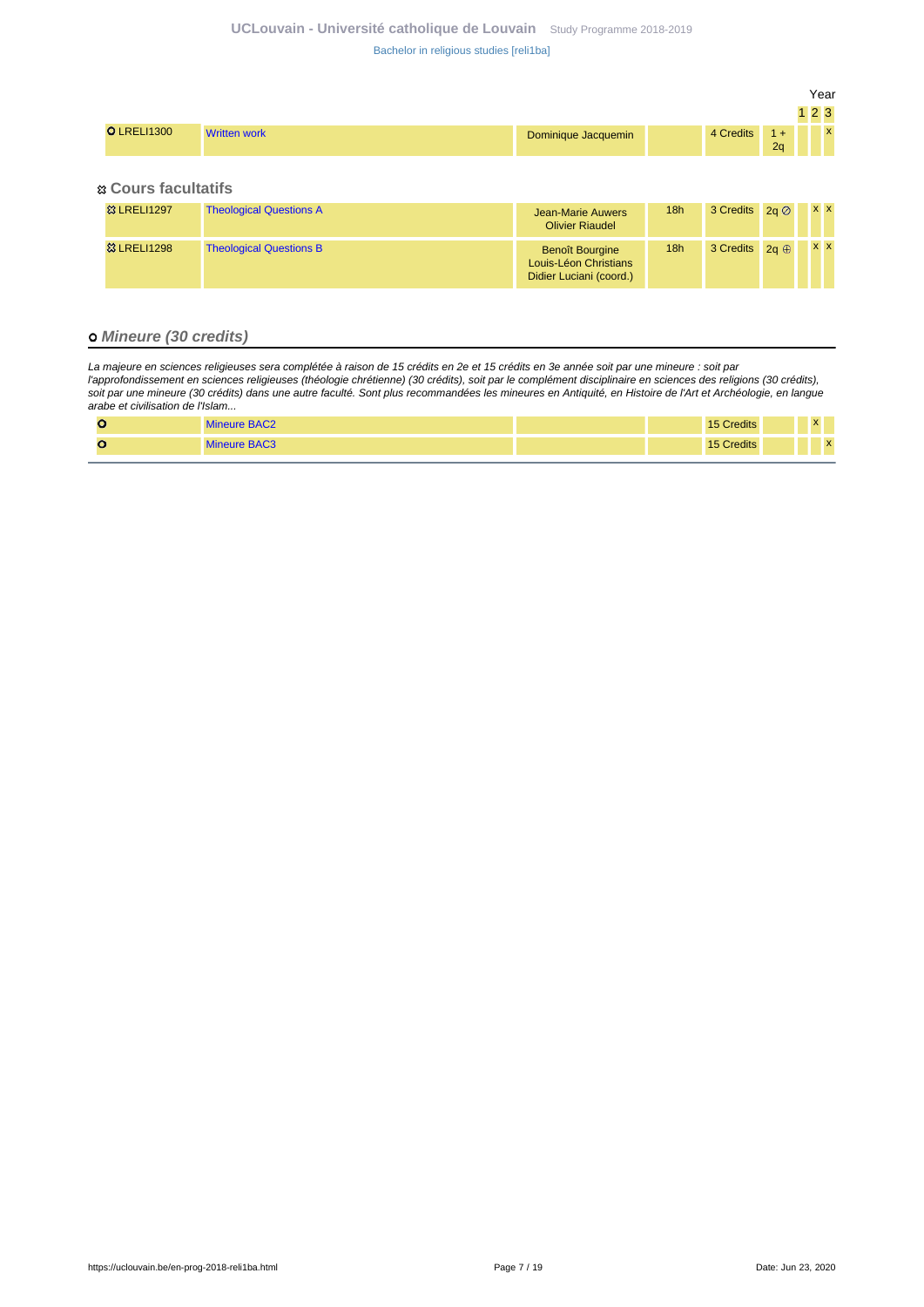# <span id="page-7-0"></span>**List of available minors**

In the second and third years of holder of high school diploma, the student chooses to complete his major's program

- Or by a minor (30 credits) in another program than that of the Faculty of theology;

- Or by an additionnel module in theology of 30 credits.

[> Additionnal module in Religious Studies](https://www.uclouvain.be/en-prog-2018-app-ltheo100p) [ https://www.uclouvain.be/en-prog-2018-app-ltheo100p ] [> Mineure d'ouverture en statistique et science des données](https://www.uclouvain.be/en-prog-2018-min-losta100i) [ https://www.uclouvain.be/en-prog-2018-min-losta100i ] [> Mineure en Antiquité : Égypte, Orient, Grèce, Rome](https://www.uclouvain.be/en-prog-2018-min-lanti100i) [ https://www.uclouvain.be/en-prog-2018-min-lanti100i ] [> Mineure en sciences des religions \(complément disciplinaire\)](https://www.uclouvain.be/en-prog-2018-min-lsrel100i) [https://www.uclouvain.be/en-prog-2018-min-lsrel100i] [> Minor in Economics](https://www.uclouvain.be/en-prog-2018-min-lecon100i) [ https://www.uclouvain.be/en-prog-2018-min-lecon100i ] [> Minor in Arabic language and Islamic civilization](https://www.uclouvain.be/en-prog-2018-min-lisla100i) [https://www.uclouvain.be/en-prog-2018-min-lisla100i] [> Minor in Criminology](https://www.uclouvain.be/en-prog-2018-min-lcrim100i) [ https://www.uclouvain.be/en-prog-2018-min-lcrim100i ] [> Minor in Culture and Creation](https://www.uclouvain.be/en-prog-2018-min-lcucr100i) [ https://www.uclouvain.be/en-prog-2018-min-lcucr100i ] [> Minor in Development and Environment](https://www.uclouvain.be/en-prog-2018-min-ldenv100i) [ https://www.uclouvain.be/en-prog-2018-min-Idenv100i ] [> Minor in Economics \(open\)](https://www.uclouvain.be/en-prog-2018-min-loeco100i) [ https://www.uclouvain.be/en-prog-2018-min-loeco100i ] [> Minor in Education \(\\*\)](https://www.uclouvain.be/en-prog-2018-min-lfopa100i) [ https://www.uclouvain.be/en-prog-2018-min-Ifopa100i j [> Minor in European Studies](https://www.uclouvain.be/en-prog-2018-min-leuro100i) [ https://www.uclouvain.be/en-prog-2018-min-leuro100i j [> Minor in French Studies \(\\*\)](https://www.uclouvain.be/en-prog-2018-min-lfran100i) [ https://www.uclouvain.be/en-prog-2018-min-Ifran100i ] [> Minor in Gender Studies](https://www.uclouvain.be/en-prog-2018-min-lgenr100i) [ https://www.uclouvain.be/en-prog-2018-min-Igenr100i ] [> Minor in Geography \(\\*\)](https://www.uclouvain.be/en-prog-2018-min-lgeog100i) [ https://www.uclouvain.be/en-prog-2018-min-Igeog100i ] [> Minor in German Studies \(\\*\)](https://www.uclouvain.be/en-prog-2018-min-lalle100i) [ https://www.uclouvain.be/en-prog-2018-min-lalle100i ] [> Minor in History](https://www.uclouvain.be/en-prog-2018-min-lhist100i) [ https://www.uclouvain.be/en-prog-2018-min-lhist100i ] [> Minor in History of Art and Archeology](https://www.uclouvain.be/en-prog-2018-min-larke100i) [ https://www.uclouvain.be/en-prog-2018-min-larke100i ] [> Minor in Human and Social Sciences](https://www.uclouvain.be/en-prog-2018-min-lhuso100i) [ https://www.uclouvain.be/en-prog-2018-min-lhuso100i ] [> Minor in Information and Communication \(\\*\)](https://www.uclouvain.be/en-prog-2018-min-lcomu100i) [ https://www.uclouvain.be/en-prog-2018-min-lcomu100i ] [> Minor in Law \(access\)](https://www.uclouvain.be/en-prog-2018-min-ladrt100i) [ https://www.uclouvain.be/en-prog-2018-min-ladrt100i ] [> Minor in Linguistics](https://www.uclouvain.be/en-prog-2018-min-lling100i) [ https://www.uclouvain.be/en-prog-2018-min-Iling100i ] [> Minor in Literary Studies](https://www.uclouvain.be/en-prog-2018-min-llitt100i) [ https://www.uclouvain.be/en-prog-2018-min-llitt100i ] [> Minor in Mangement \(basic knowledge\)](https://www.uclouvain.be/en-prog-2018-min-lgesa100i) [ https://www.uclouvain.be/en-prog-2018-min-lgesa100i ] [> Minor in Medieval Studies](https://www.uclouvain.be/en-prog-2018-min-lmedi100i) [ https://www.uclouvain.be/en-prog-2018-min-Imedi100i ] [> Minor in Musicology](https://www.uclouvain.be/en-prog-2018-min-lmusi100i) [ https://www.uclouvain.be/en-prog-2018-min-Imusi100i ] [> Minor in Oriental Studies](https://www.uclouvain.be/en-prog-2018-min-lori100i) [ https://www.uclouvain.be/en-prog-2018-min-lori100i ] [> Minor in Philosophy](https://www.uclouvain.be/en-prog-2018-min-lisp100i) [ https://www.uclouvain.be/en-prog-2018-min-lisp100i ] [> Minor in Political Sciences](https://www.uclouvain.be/en-prog-2018-min-lspol100i) [ https://www.uclouvain.be/en-prog-2018-min-lspol100i ] [> Minor in Population and Development Studies](https://www.uclouvain.be/en-prog-2018-min-lsped100i) [ https://www.uclouvain.be/en-prog-2018-min-lsped100i ] [> Minor in Scientific Culture](https://www.uclouvain.be/en-prog-2018-min-lcusc100i) [ https://www.uclouvain.be/en-prog-2018-min-lcusc100i ] [> Minor in Sociology and Anthropology](https://www.uclouvain.be/en-prog-2018-min-lsoca100i) [ https://www.uclouvain.be/en-prog-2018-min-Isoca100i ] [> Minor in Statistics and data sciences](https://www.uclouvain.be/en-prog-2018-min-lstat100i) [ https://www.uclouvain.be/en-prog-2018-min-Istat100i ] [> Minor in Sustainable Development \(\\*\)](https://www.uclouvain.be/en-prog-2018-min-ldvld100i) [ https://www.uclouvain.be/en-prog-2018-min-ldvld100i ] [> Minor in Urban Architecture](https://www.uclouvain.be/en-prog-2018-min-larch100i) [ https://www.uclouvain.be/en-prog-2018-min-larch100i ] [> Minor in biomedicine \(open\) \(\\*\)](https://www.uclouvain.be/en-prog-2018-min-wsbim100i) [ https://www.uclouvain.be/en-prog-2018-min-wsbim100i ] [> Minor in entrepreneurship \(\\*\)](https://www.uclouvain.be/en-prog-2018-min-lmpme100i) [ https://www.uclouvain.be/en-prog-2018-min-Impme100i ] [> Minor in law \(open\)](https://www.uclouvain.be/en-prog-2018-min-lodrt100i) [ https://www.uclouvain.be/en-prog-2018-min-lodrt100i ]

(\*) This program is the subject of access criteria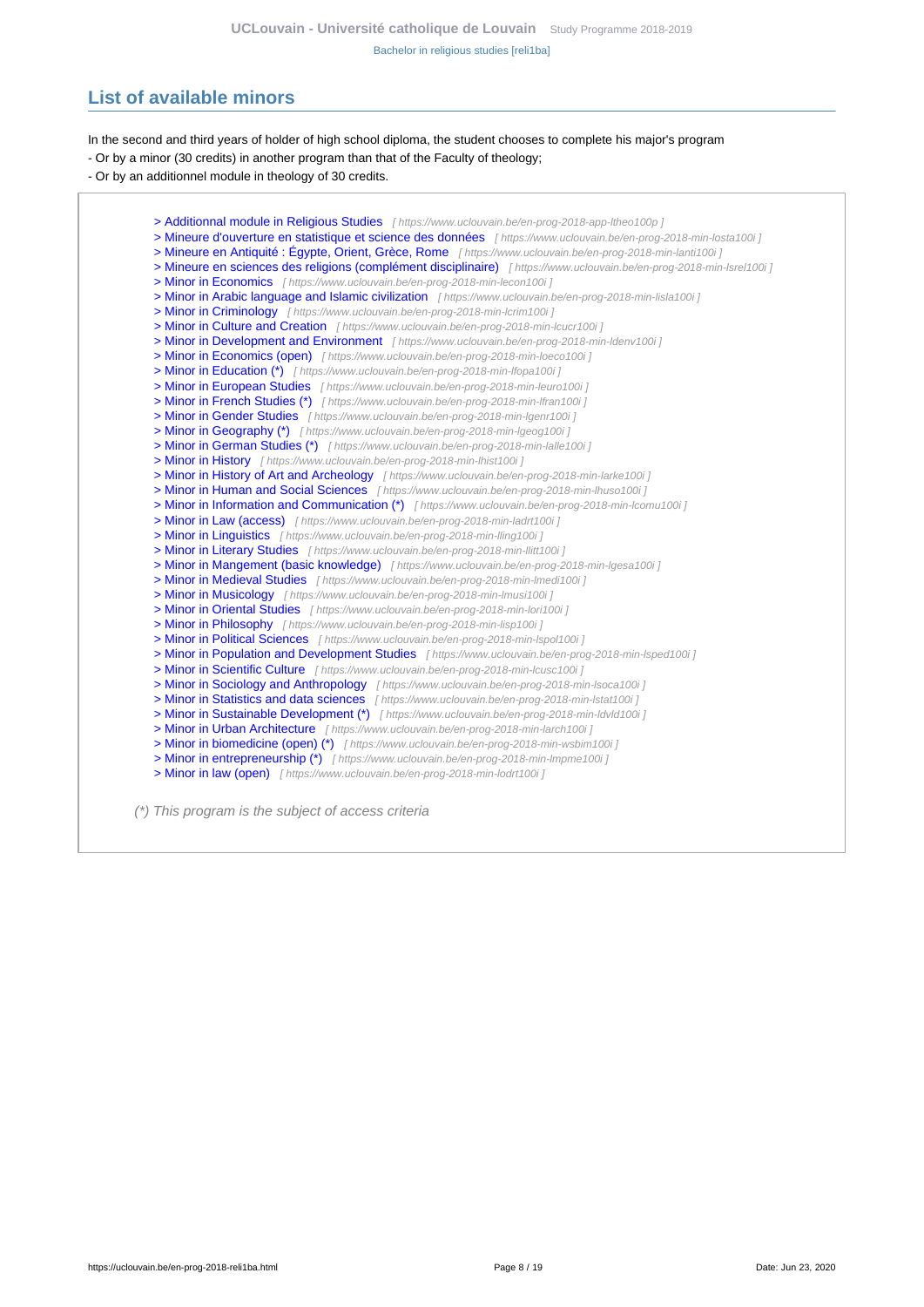# <span id="page-8-0"></span>**Course prerequisites**

A document entitled (nb: not available for this programme reli1ba) specifies the activities (course units - CU) with one or more prerequisite(s) within the study programme, that is the CU whose learning outcomes must have been certified and for which the credits must have been granted by the jury before the student is authorised to sign up for that activity.

These activities are identified in the study programme: their title is followed by a yellow square.

As the prerequisites are a requirement of enrolment, there are none within a year of a course.

The prerequisites are defined for the CUs for different years and therefore influence the order in which the student can enrol in the programme's CUs.

In addition, when the panel validates a student's individual programme at the beginning of the year, it ensures the consistency of the individual programme:

- It can change a prerequisite into a corequisite within a single year (to allow studies to be continued with an adequate annual load);
- It can require the student to combine enrolment in two separate CUs it considers necessary for educational purposes.

For more information, please consult [regulation of studies and exams.](https://uclouvain.be/en-enseignement-reglements.html)

# <span id="page-8-1"></span>**The programme's courses and learning outcomes**

For each UCLouvain training programme, a [reference framework of learning outcomes](https://uclouvain.be/en-prog-2018-reli1ba-competences_et_acquis.html) specifies the competences expected of every graduate on completion of the programme. You can see the contribution of each teaching unit to the programme's reference framework of learning outcomes in the document "In which teaching units are the competences and learning outcomes in the programme's reference framework developed and mastered by the student?"

# <span id="page-8-2"></span>**Programme type**

### <span id="page-8-3"></span>**RELI1BA - 1ST ANNUAL UNIT**

- 
- **O** Mandatory **S** Optional ⊕ Periodic courses taught during 2018-2019 Activity with requisites

Courses not taught during 2018-2019 Periodic courses not taught during 2018-2019

Click on the course title to see detailed informations (objectives, methods, evaluation...)

#### **Major**

The program in religious sciences contains compulsory courses(prices) and courses(prices) in the choice. Among the compulsory courses(prices), certain must be followed inevitably in 1st year, 2nd year, the others inevitably in 3rd year, the others else can be followed or in 2nd or in 3rd year. As a supplement to the compulsory courses(prices), the student will attend class(course) in the choice to reach(affect) annual 45 credits in 2nd and 3rd years of the program.

#### **Theology, Human Sciences and Religions Sciences**

#### **Theology**

| <b>OLRELI1110</b>  | Introduction to the Bible: Old Testament | Didier Luciani             | 30 <sub>h</sub> | 5 Credits | 1 <sub>a</sub> |
|--------------------|------------------------------------------|----------------------------|-----------------|-----------|----------------|
| <b>O</b> LRELI1120 | Introduction to the Bible: New testament | Geert Van Oyen             | 30 <sub>h</sub> | 5 Credits | 2 <sub>a</sub> |
| <b>O</b> LRELI1130 | Introduction à la foi chrétienne         | Joseph Famerée             | 30 <sub>h</sub> | 5 Credits | 1 <sub>a</sub> |
| <b>O</b> LRELI1140 | Révélation, vérité et interprétation     | <b>Olivier Riaudel</b>     | 30 <sub>h</sub> | 5 Credits | 1 <sub>a</sub> |
| <b>O</b> LRELI1150 | <b>Theological ethics I</b>              | <b>Eric Gaziaux</b>        | 30 <sub>h</sub> | 5 Credits | 1 <sub>a</sub> |
| <b>O</b> LRELI1160 | Christian rites and symbols : Liturgy    | <b>Arnaud Join-Lambert</b> | 30 <sub>h</sub> | 5 Credits | 1a             |

#### **Human Sciences and Religion Sciences**

| <b>O</b> LRELI1170 | <b>Introduction to Christian History</b>  | Jean-Marie Auwers<br>Jean-Pascal Gay                         | 30 <sub>h</sub> | 5 Credits | 1 <sub>a</sub> |
|--------------------|-------------------------------------------|--------------------------------------------------------------|-----------------|-----------|----------------|
| <b>O</b> LRELI1190 | Introduction to History: critical history | Luc Courtois                                                 | 15h             | 2 Credits | 2q             |
| O LFILO1170        | Philosophical anthropology                | <b>Michel Dupuis</b><br><b>Nathalie</b><br>Frogneux (coord.) | 45h             | 5 Credits | 2q             |
| O LFIAL1190        | Introduction to Philosophy                | Jean-Michel Counet                                           | 45h             | 5 Credits | 1q             |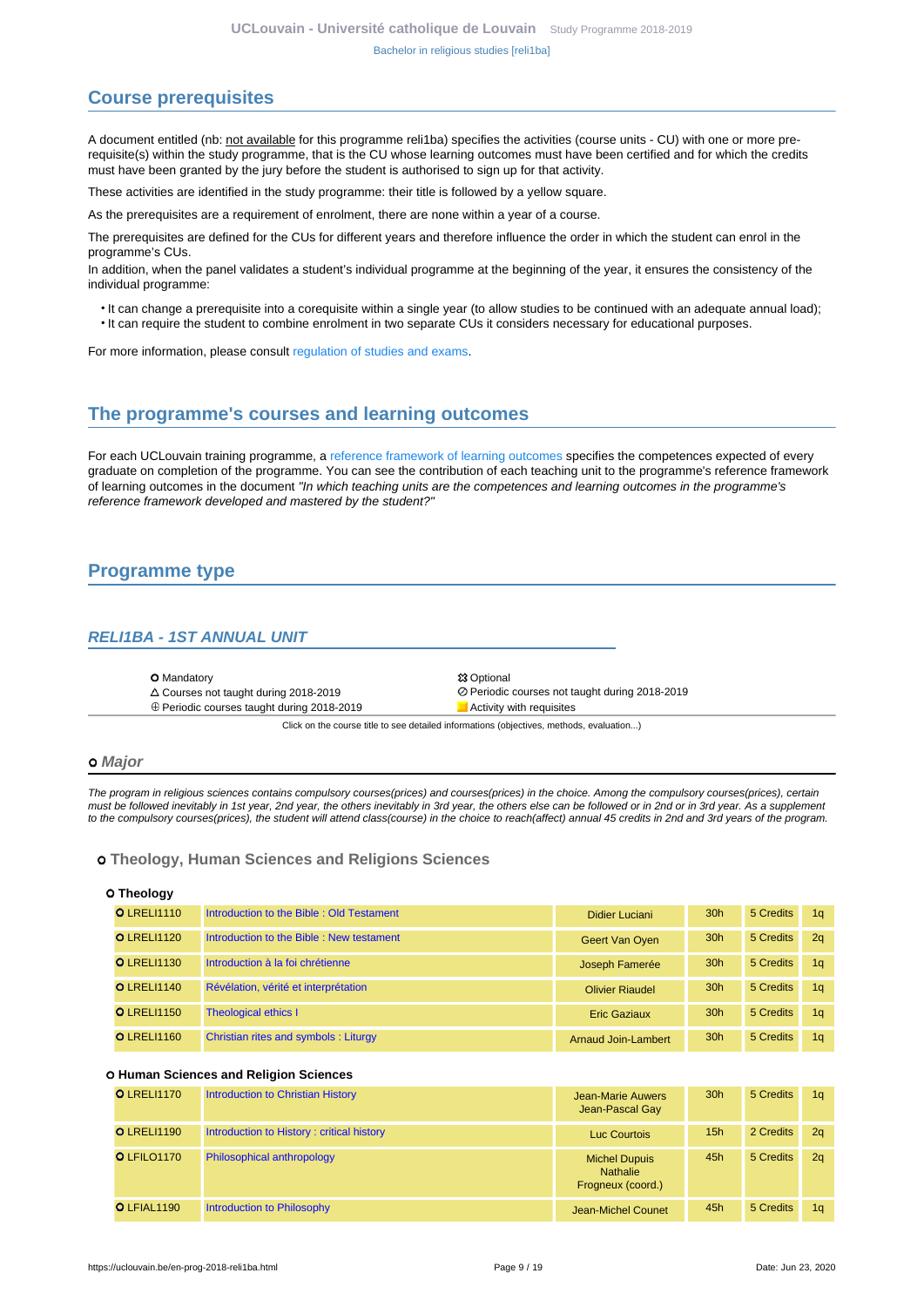| O LCOPS1125C                                          | Psychology and Social Psychology - O. Corneille | <b>Olivier Corneille</b>                                                                                                                                                                | 30h | 3 Credits | 2q          |  |  |  |  |  |
|-------------------------------------------------------|-------------------------------------------------|-----------------------------------------------------------------------------------------------------------------------------------------------------------------------------------------|-----|-----------|-------------|--|--|--|--|--|
| o Old and modern languages<br><b>O Biblical Greek</b> |                                                 |                                                                                                                                                                                         |     |           |             |  |  |  |  |  |
|                                                       |                                                 |                                                                                                                                                                                         |     |           |             |  |  |  |  |  |
| <b>O LRELI1180A</b>                                   | Introduction au grec biblique                   | Geert Van Oyen                                                                                                                                                                          | 30h | 3 Credits | 1q          |  |  |  |  |  |
| O LRELI1180B                                          | Introduction au grec biblique                   | Geert Van Oyen                                                                                                                                                                          | 15h | 2 Credits | 2q          |  |  |  |  |  |
| O English                                             |                                                 |                                                                                                                                                                                         |     |           |             |  |  |  |  |  |
| O LANGL1111                                           | English: Language & Culture                     | <b>Estelle Dagneaux</b><br>(coord.)<br><b>Céline Gouverneur</b><br><b>Claudine Grommersch</b><br><b>Ariane Halleux</b><br>(compensates)<br>Céline Gouverneur)<br><b>Brigitte Loosen</b> | 45h | 5 Credits | $1 +$<br>2q |  |  |  |  |  |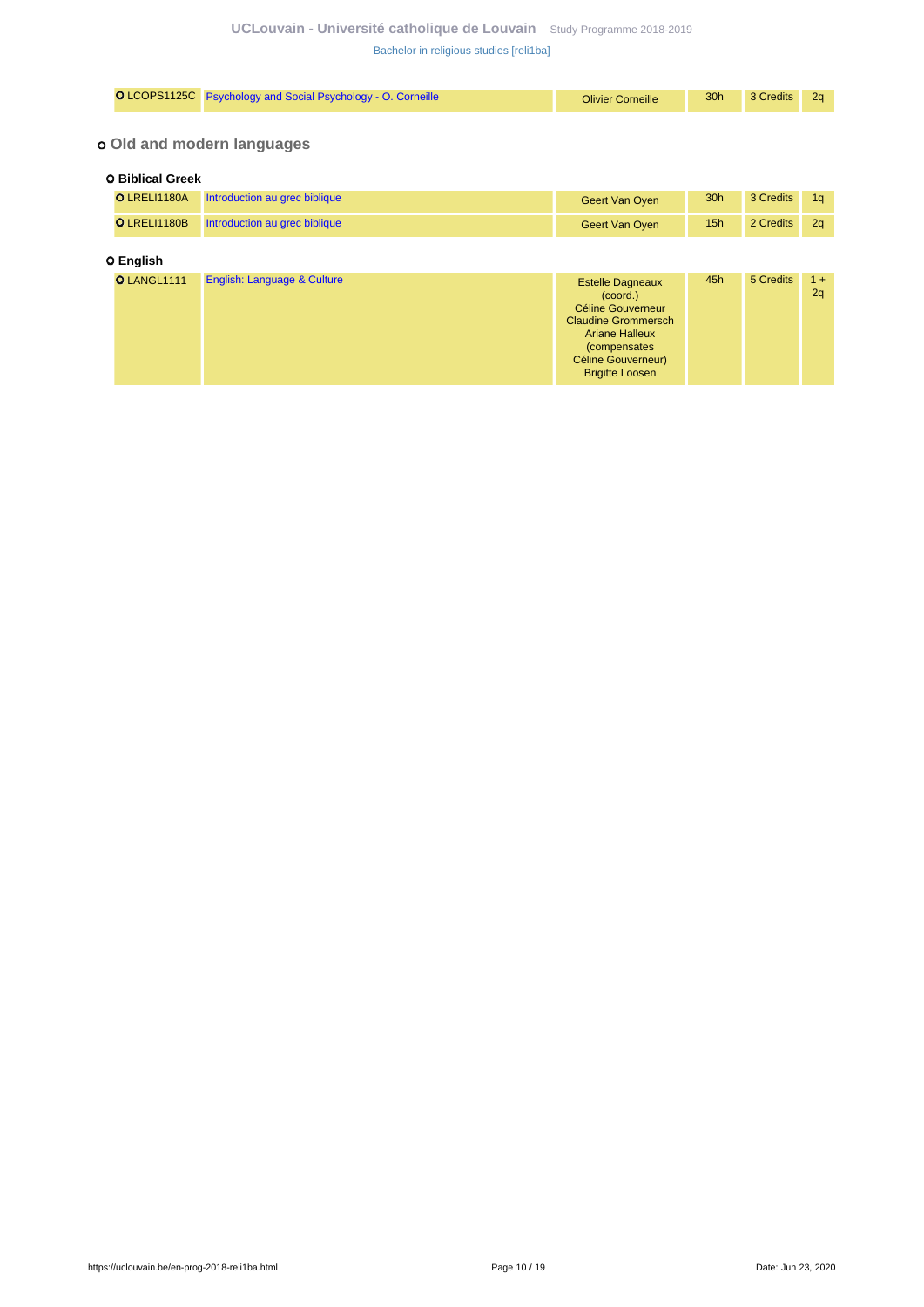## <span id="page-10-0"></span>**RELI1BA - 2ND ANNUAL UNIT**

| <b>O</b> Mandatory                                | <b>83 Optional</b>                             |
|---------------------------------------------------|------------------------------------------------|
| $\triangle$ Courses not taught during 2018-2019   | ⊘ Periodic courses not taught during 2018-2019 |
| $\oplus$ Periodic courses taught during 2018-2019 | Activity with requisites                       |
|                                                   |                                                |

Click on the course title to see detailed informations (objectives, methods, evaluation...)

# **Major**

The program in religious sciences contains compulsory courses(prices) and courses(prices) in the choice. Among the compulsory courses(prices), certain must be followed inevitably in 1st year, 2nd year, the others inevitably in 3rd year, the others else can be followed or in 2nd or in 3rd year. As a supplement to the compulsory courses(prices), the student will attend class(course) in the choice to reach(affect) annual 45 credits in 2nd and 3rd years of the program.

### **Theology, Human Sciences and Religions Sciences**

| O Theology         |                                  |
|--------------------|----------------------------------|
| <b>O</b> LRELI1272 | Patrology                        |
| <b>O</b> LRELI1361 | <b>Christology and Salvation</b> |

|                    |                               | Paulo Jorge Dos Santos<br>Rodrigues (compensates<br><b>Benoît Bourgine)</b> |                 |                        |  |
|--------------------|-------------------------------|-----------------------------------------------------------------------------|-----------------|------------------------|--|
| <b>O</b> LRELI1362 | <b>Monotheism and Trinity</b> | <b>Benoît Bourgine</b>                                                      | 30 <sub>h</sub> | 5 Credits $2a \oplus$  |  |
| <b>O</b> LRELI1261 | <b>Old Testament</b>          | Didier Luciani                                                              | 30 <sub>h</sub> | 5 Credits $2a \oslash$ |  |

Jean-Marie Auwers 30h 5 Credits  $2q \oplus$ 

30h 5 Credits  $2q \oslash$ 

**Benoît Bourgine** 

#### **Human Sciences and Religion Sciences**

| <b>O</b> LRELI1310 | Judaism                                          | Didier Luciani         | 30 <sub>h</sub> | 5 Credits              | 1 <sub>a</sub> |
|--------------------|--------------------------------------------------|------------------------|-----------------|------------------------|----------------|
| <b>O</b> LRELI1320 | Introduction to the History of Religions         | <b>Philippe Cornu</b>  | 30 <sub>h</sub> | 5 Credits              | 2 <sub>a</sub> |
| <b>O</b> LRELI1321 | History of Christianity: the Contemporary Period | Jean-Pascal Gay        | 30 <sub>h</sub> | 5 Credits $2a \oslash$ |                |
| <b>O</b> LRELI1332 | Croyance, foi et religion                        | <b>Olivier Riaudel</b> | 30 <sub>h</sub> | 5 Credits $1a \oplus$  |                |
| O LFILO1120        | <b>Metaphysics</b>                               | Olivier Depré          | 45h             | 3 Credits              | 1 <sub>a</sub> |

#### **Histoire du Christianisme** 5 crédits à choisir parmi :

| o orcano a choisir parini . |                                              |                      |                 |                        |             |  |  |
|-----------------------------|----------------------------------------------|----------------------|-----------------|------------------------|-------------|--|--|
| <b>83 LRELI1251</b>         | <b>History of Christianity: Antiquity</b>    | Jean-Marie Auwers    | 30 <sub>h</sub> | 5 Credits $1a \oslash$ |             |  |  |
| <b>&amp; LRELI1253</b>      | <b>History of Christianity: Middle Ages</b>  | <b>Paul Bertrand</b> | 30 <sub>h</sub> | 5 Credits $2q \oslash$ |             |  |  |
| <b>&amp; LRELI1252</b>      | <b>History of Christianity: Modern Times</b> | Jean-Pascal Gay      | 30 <sub>h</sub> | 5 Credits              | 1a $\oplus$ |  |  |

#### **New Testament**

| 5 crédits à choisir parmi : |                        |                                       |                 |                        |                       |
|-----------------------------|------------------------|---------------------------------------|-----------------|------------------------|-----------------------|
| <b>23 LRELI1341</b>         | <b>New Testament A</b> | Geert Van Oyen                        | 30 <sub>h</sub> | 5 Credits $2q \oslash$ |                       |
| <b>&amp; LRELI1342</b>      | New Testament B        | <b>Régis Burnet</b><br>Geert Van Oyen | 30 <sub>h</sub> | 5 Credits              | 2a<br>$\Delta \oplus$ |

#### **Ecclésiologie et théologie pratique**

7 crédits à choisir, durant la même année académique, parmi :

| <b>&amp; LRELI1291A</b> | Ecclesiology: Introduction           | Joseph Famerée             | 30 <sub>h</sub> | 5 Credits 1g Ø         |  |
|-------------------------|--------------------------------------|----------------------------|-----------------|------------------------|--|
| <b>83 LRELI1291B</b>    | Canon Law: Introduction              | Louis-Léon Christians      | 15 <sub>h</sub> | 2 Credits $1a \oslash$ |  |
| <b>&amp; LRELI1292A</b> | Introduction à la théologie pratique | <b>Arnaud Join-Lambert</b> | 30 <sub>h</sub> | 5 Credits $2q \oplus$  |  |
| 83 LRELI1292B           | Canon Law: Introduction              | Louis-Léon Christians      | 15 <sub>h</sub> | 2 Credits $2a \oplus$  |  |

#### **Théologie sacramentaire** 5 crédits à choisir parmi:

| <b>83 LRELI1281</b> | Sacramentalité : Approche historique et systématique | <b>Catherine Chevalier</b> | 30 <sub>h</sub> | 5 Credits $2a \oslash$ |  |
|---------------------|------------------------------------------------------|----------------------------|-----------------|------------------------|--|
| <b>83 LRELI1282</b> | Sacrements : Approche liturgique et pastorale        | <b>Catherine Chevalier</b> | 30h             | 5 Credits $2a \oplus$  |  |

### **Ethics**

7 crédits à choisir, durant une même année académique, parmi :

| <b>&amp; LRELI1351A</b> | <b>Bioethics</b>      | Dominique Jacquemin           | 30 <sub>h</sub> | 5 Credits $2a \oslash$ |  |
|-------------------------|-----------------------|-------------------------------|-----------------|------------------------|--|
| <b>83 LRELI1351B</b>    | Theological ethics II | <b>Bernard-Louis Ghislain</b> | 15h             | 2 Credits $2a \oslash$ |  |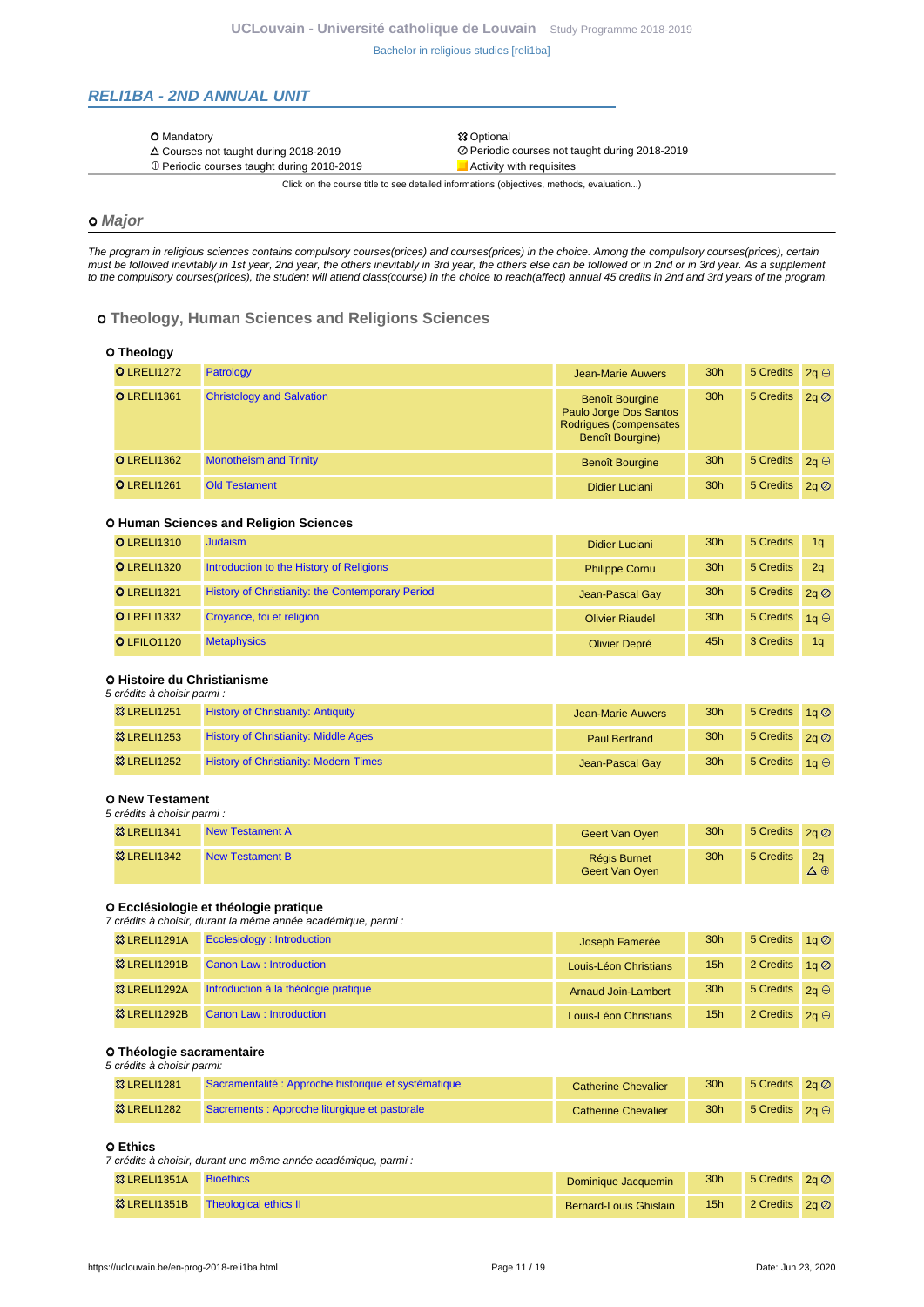| <b>惢 LRELI1352A</b> | <b>Ethics, Society, Religion</b> | <b>Walter Lesch</b> | 30 <sub>h</sub> | 5 Credits $1a \oplus$ |  |
|---------------------|----------------------------------|---------------------|-----------------|-----------------------|--|
| <b>惢 LRELI1352B</b> | Theological ethics II            | <b>Eric Gaziaux</b> | 15 <sub>h</sub> | 2 Credits $2a \oplus$ |  |

## **Old and modern languages**

#### **Other Old Languages**

| 5 crédits à choisir parmi : |                                                   |                          |                 |           |                      |
|-----------------------------|---------------------------------------------------|--------------------------|-----------------|-----------|----------------------|
| <b>&amp;3 LFIAL1180</b>     | <b>Begining Latin</b>                             | <b>Alain Meurant</b>     | $30h+30h$       | 5 Credits | 1 <sub>q</sub>       |
| <sup>3</sup> LRELI1230      | <b>Christian Latin Texts</b>                      | Paul Deproost            | 30 <sub>h</sub> | 5 Credits | 2q                   |
| <sup>3</sup> LRELI1240      | <b>Reading Greek Texts from the New Testament</b> | <b>Jean-Marie Auwers</b> | 30 <sub>h</sub> | 5 Credits | 1a $\Delta$          |
| <b>&amp; LGLOR1631</b>      | <b>Biblical Hebrew I A</b>                        | Jean-Claude Haelewyck    | 45h             | 5 Credits | $1 +$<br>$2q \oplus$ |
| <b>&amp; LGLOR1632</b>      | <b>Biblical Hebrew I B</b>                        |                          | 45h             | 5 Credits | $1 +$<br>2q          |
| O English                   |                                                   |                          |                 |           |                      |

| <b>O</b> LRELI1400 | Lecture de textes théologiques anglais | <b>Timothy Byrne</b><br>Geert Van Oyen | 30 <sub>h</sub> | 3 Credits | 2a |
|--------------------|----------------------------------------|----------------------------------------|-----------------|-----------|----|
|--------------------|----------------------------------------|----------------------------------------|-----------------|-----------|----|

## **Methodology**

| <b>OLRELI1500</b>  | Seminar of methodology in Theology | <b>Benoît Bourgine</b> | $30h+15h$ | 4 Credits |  |
|--------------------|------------------------------------|------------------------|-----------|-----------|--|
| <b>O</b> LRELI1210 | Stage d'observation                | Dominique Jacquemin    |           | 2 Credits |  |

### **Cours facultatifs**

| <b>&amp; LRELI1297</b> | <b>Theological Questions A</b> | Jean-Marie Auwers<br><b>Olivier Riaudel</b>                                | 18h | 3 Credits $2a \oslash$ |  |
|------------------------|--------------------------------|----------------------------------------------------------------------------|-----|------------------------|--|
| <b>83 LRELI1298</b>    | <b>Theological Questions B</b> | <b>Benoît Bourgine</b><br>Louis-Léon Christians<br>Didier Luciani (coord.) | 18h | 3 Credits $2a \oplus$  |  |

### **Mineure**

La majeure en sciences religieuses sera complétée à raison de 15 crédits en 2e et 15 crédits en 3e année soit par une mineure : soit par l'approfondissement en sciences religieuses (théologie chrétienne) (30 crédits), soit par le complément disciplinaire en sciences des religions (30 crédits), soit par une mineure (30 crédits) dans une autre faculté. Sont plus recommandées les mineures en Antiquité, en Histoire de l'Art et Archéologie, en langue arabe et civilisation de l'Islam...

| Mineure BAC?<br>ີ |  | $- - -$<br>$\cdots$<br><sup>15</sup> Credits . |  |
|-------------------|--|------------------------------------------------|--|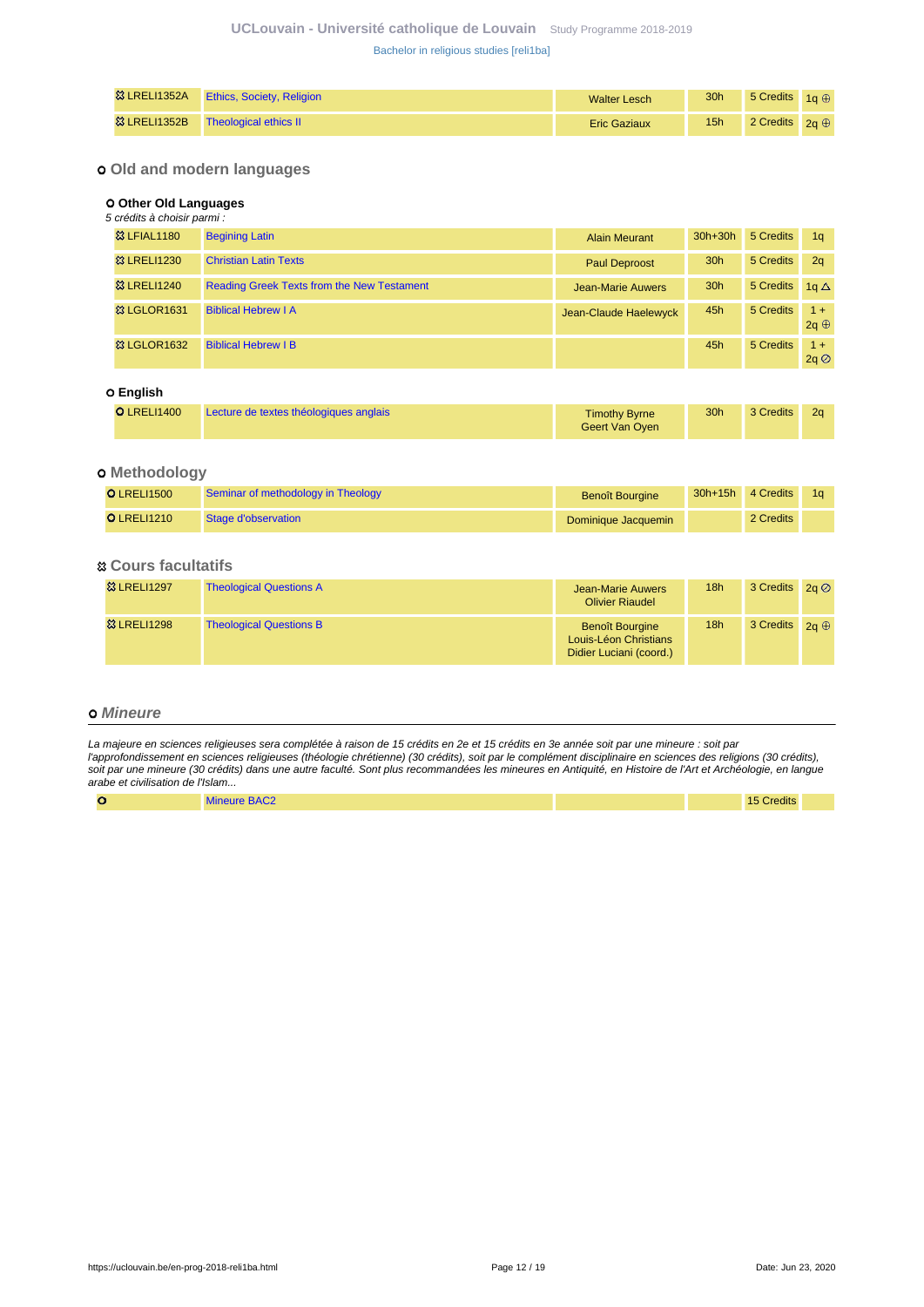## <span id="page-12-0"></span>**RELI1BA - 3RD ANNUAL UNIT**

| <b>83 Optional</b><br><b>O</b> Mandatory                                                          |  |
|---------------------------------------------------------------------------------------------------|--|
| ⊘ Periodic courses not taught during 2018-2019<br>$\triangle$ Courses not taught during 2018-2019 |  |
| ⊕ Periodic courses taught during 2018-2019<br>Activity with requisites                            |  |

Click on the course title to see detailed informations (objectives, methods, evaluation...)

# **Major**

The program in religious sciences contains compulsory courses(prices) and courses(prices) in the choice. Among the compulsory courses(prices), certain must be followed inevitably in 1st year, 2nd year, the others inevitably in 3rd year, the others else can be followed or in 2nd or in 3rd year. As a supplement to the compulsory courses(prices), the student will attend class(course) in the choice to reach(affect) annual 45 credits in 2nd and 3rd years of the program.

### **Theology, Human Sciences and Religions Sciences**

| O Theology         |                                  |                                                                                                       |                 |           |             |
|--------------------|----------------------------------|-------------------------------------------------------------------------------------------------------|-----------------|-----------|-------------|
| <b>O</b> LRELI1272 | Patrology                        | <b>Jean-Marie Auwers</b>                                                                              | 30h             | 5 Credits | $2a \oplus$ |
| <b>O</b> LRELI1361 | <b>Christology and Salvation</b> | <b>Benoît Bourgine</b><br>Paulo Jorge Dos Santos<br>Rodrigues (compensates<br><b>Benoît Bourgine)</b> | 30 <sub>h</sub> | 5 Credits | 2a          |
| <b>O</b> LRELI1362 | <b>Monotheism and Trinity</b>    | <b>Benoît Bourgine</b>                                                                                | 30 <sub>h</sub> | 5 Credits | $2a \oplus$ |
| <b>O</b> LRELI1261 | <b>Old Testament</b>             | Didier Luciani                                                                                        | 30 <sub>h</sub> | 5 Credits | 2a          |

#### **Human Sciences and Religion Sciences**

| <b>O</b> LRELI1310 | <b>Judaism</b>                                   | Didier Luciani         | 30 <sub>h</sub> | 5 Credits             | 1 <sub>a</sub> |
|--------------------|--------------------------------------------------|------------------------|-----------------|-----------------------|----------------|
| <b>O</b> LRELI1320 | Introduction to the History of Religions         | <b>Philippe Cornu</b>  | 30 <sub>h</sub> | 5 Credits             | 2q             |
| <b>O</b> LRELI1321 | History of Christianity: the Contemporary Period | Jean-Pascal Gay        | 30 <sub>h</sub> | 5 Credits 2g 2        |                |
| <b>O</b> LRELI1332 | Croyance, foi et religion                        | <b>Olivier Riaudel</b> | 30 <sub>h</sub> | 5 Credits $1a \oplus$ |                |
| O LFILO1120        | <b>Metaphysics</b>                               | Olivier Depré          | 45h             | 3 Credits             | 1 <sub>a</sub> |

#### **Histoire du Christianisme** 5 crédits à choisir parmi :

| <b>83 LRELI1251</b>     | <b>History of Christianity: Antiquity</b>    | Jean-Marie Auwers    | 30 <sub>h</sub> | 5 Credits $1a \oslash$ |             |
|-------------------------|----------------------------------------------|----------------------|-----------------|------------------------|-------------|
| <b>&amp; LRELI1253</b>  | <b>History of Christianity: Middle Ages</b>  | <b>Paul Bertrand</b> | 30 <sub>h</sub> | 5 Credits $2q \oslash$ |             |
| <b>&amp;3 LRELI1252</b> | <b>History of Christianity: Modern Times</b> | Jean-Pascal Gay      | 30 <sub>h</sub> | 5 Credits              | 1a $\oplus$ |

#### **New Testament**

| 5 crédits à choisir parmi : |                 |                                |                 |                        |                       |
|-----------------------------|-----------------|--------------------------------|-----------------|------------------------|-----------------------|
| <b>23 LRELI1341</b>         | New Testament A | Geert Van Oyen                 | 30 <sub>h</sub> | 5 Credits $2q \oslash$ |                       |
| <sup>3</sup> LRELI1342      | New Testament B | Régis Burnet<br>Geert Van Oyen | 30 <sub>h</sub> | 5 Credits              | 2a<br>$\Delta \oplus$ |

#### **Ecclésiologie et théologie pratique**

7 crédits à choisir, durant la même année académique, parmi :

| <b>&amp; LRELI1291A</b> | Ecclesiology: Introduction           | Joseph Famerée             | 30 <sub>h</sub> | 5 Credits $1a \oslash$ |  |
|-------------------------|--------------------------------------|----------------------------|-----------------|------------------------|--|
| <b>83 LRELI1291B</b>    | Canon Law: Introduction              | Louis-Léon Christians      | 15 <sub>h</sub> | 2 Credits $1a \oslash$ |  |
| <b>&amp; LRELI1292A</b> | Introduction à la théologie pratique | <b>Arnaud Join-Lambert</b> | 30 <sub>h</sub> | 5 Credits $2q \oplus$  |  |
| 83 LRELI1292B           | Canon Law: Introduction              | Louis-Léon Christians      | 15 <sub>h</sub> | 2 Credits $2a \oplus$  |  |

#### **Théologie sacramentaire** 5 crédits à choisir parmi:

| <b>83 LRELI1281</b> | Sacramentalité : Approche historique et systématique | <b>Catherine Chevalier</b> | 30 <sub>h</sub> | 5 Credits $2a \oslash$ |  |
|---------------------|------------------------------------------------------|----------------------------|-----------------|------------------------|--|
| <b>83 LRELI1282</b> | Sacrements : Approche liturgique et pastorale        | <b>Catherine Chevalier</b> | 30h             | 5 Credits $2a \oplus$  |  |

#### **Ethics**

7 crédits à choisir, durant une même année académique, parmi :

| <b>惢 LRELI1351A</b> | <b>Bioethics</b>                              | Dominique Jacquemin    | 30 <sub>h</sub> | 5 Credits $2a \oslash$ |  |
|---------------------|-----------------------------------------------|------------------------|-----------------|------------------------|--|
|                     | <sup>33</sup> LRELI1351B Theological ethics Ⅱ | Bernard-Louis Ghislain | 15 <sub>h</sub> | 2 Credits $2a\oslash$  |  |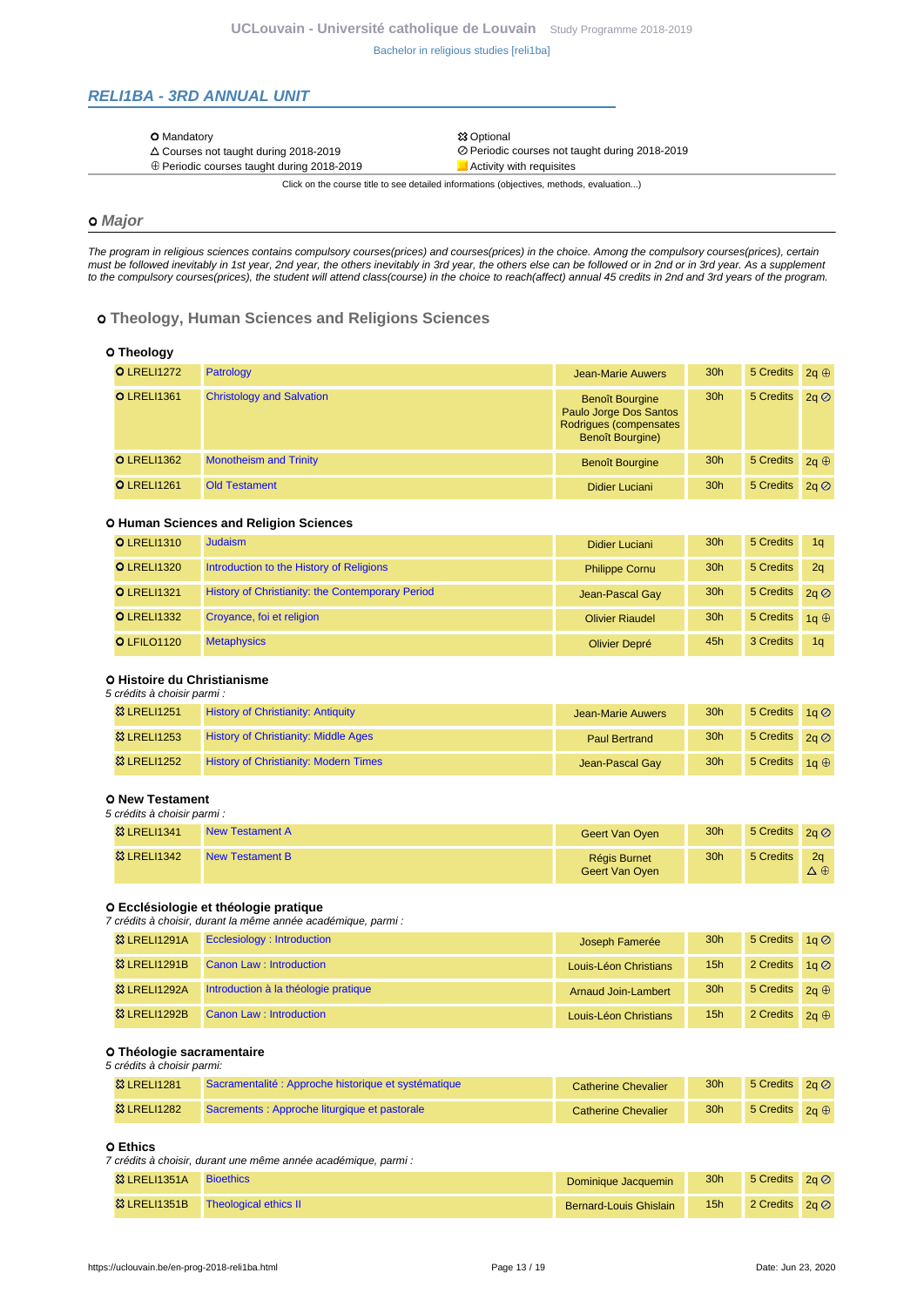| <b>惢 LRELI1352A</b> | <b>Ethics, Society, Religion</b> | <b>Walter Lesch</b> | 30 <sub>h</sub> | 5 Credits $1a \oplus$ |  |
|---------------------|----------------------------------|---------------------|-----------------|-----------------------|--|
| <b>惢 LRELI1352B</b> | Theological ethics II            | <b>Eric Gaziaux</b> | 15 <sub>h</sub> | 2 Credits $2a \oplus$ |  |

## **Old and modern languages**

### **Other Old Languages**

| 5 crédits à choisir parmi : |                                                   |                       |                 |           |                      |
|-----------------------------|---------------------------------------------------|-----------------------|-----------------|-----------|----------------------|
| <b>&amp;3 LFIAL1180</b>     | <b>Begining Latin</b>                             | <b>Alain Meurant</b>  | $30h+30h$       | 5 Credits | 1 <sub>q</sub>       |
| <sup>3</sup> LRELI1230      | <b>Christian Latin Texts</b>                      | <b>Paul Deproost</b>  | 30 <sub>h</sub> | 5 Credits | 2q                   |
| <sup>3</sup> LRELI1240      | <b>Reading Greek Texts from the New Testament</b> | Jean-Marie Auwers     | 30 <sub>h</sub> | 5 Credits | 1a $\Delta$          |
| <b>&amp; LGLOR1631</b>      | <b>Biblical Hebrew I A</b>                        | Jean-Claude Haelewyck | 45h             | 5 Credits | $1 +$<br>$2q \oplus$ |
| <b>&amp; LGLOR1632</b>      | <b>Biblical Hebrew I B</b>                        |                       | 45h             | 5 Credits | $1 +$<br>2q          |
| O English                   |                                                   |                       |                 |           |                      |

| <b>O</b> LRELI1400 | Lecture de textes théologiques anglais | <b>Timothy Byrne</b><br>Geert Van Oyen | 30 <sub>h</sub> | 3 Credits | 2a |
|--------------------|----------------------------------------|----------------------------------------|-----------------|-----------|----|
|--------------------|----------------------------------------|----------------------------------------|-----------------|-----------|----|

## **Methodology**

| <b>O</b> LRELI1210 | Stage d'observation | Dominique Jacquemin | 2 Credits |                |
|--------------------|---------------------|---------------------|-----------|----------------|
| <b>O</b> LRELI1300 | <b>Written work</b> | Dominique Jacquemin | 4 Credits | 2 <sub>0</sub> |

## **Cours facultatifs**

| <b>83 LRELI1297</b> | <b>Theological Questions A</b> | <b>Jean-Marie Auwers</b><br><b>Olivier Riaudel</b>                         | 18h             | 3 Credits $2q \oslash$ |  |
|---------------------|--------------------------------|----------------------------------------------------------------------------|-----------------|------------------------|--|
| <b>83 LRELI1298</b> | <b>Theological Questions B</b> | <b>Benoît Bourgine</b><br>Louis-Léon Christians<br>Didier Luciani (coord.) | 18 <sub>h</sub> | 3 Credits $2a \oplus$  |  |

### **Mineure**

La majeure en sciences religieuses sera complétée à raison de 15 crédits en 2e et 15 crédits en 3e année soit par une mineure : soit par l'approfondissement en sciences religieuses (théologie chrétienne) (30 crédits), soit par le complément disciplinaire en sciences des religions (30 crédits), soit par une mineure (30 crédits) dans une autre faculté. Sont plus recommandées les mineures en Antiquité, en Histoire de l'Art et Archéologie, en langue arabe et civilisation de l'Islam...

| $\overline{\phantom{a}}$<br>$\tilde{\phantom{a}}$ | <b>Mineure BAC3</b> |  | <b>15 Credits</b> |  |
|---------------------------------------------------|---------------------|--|-------------------|--|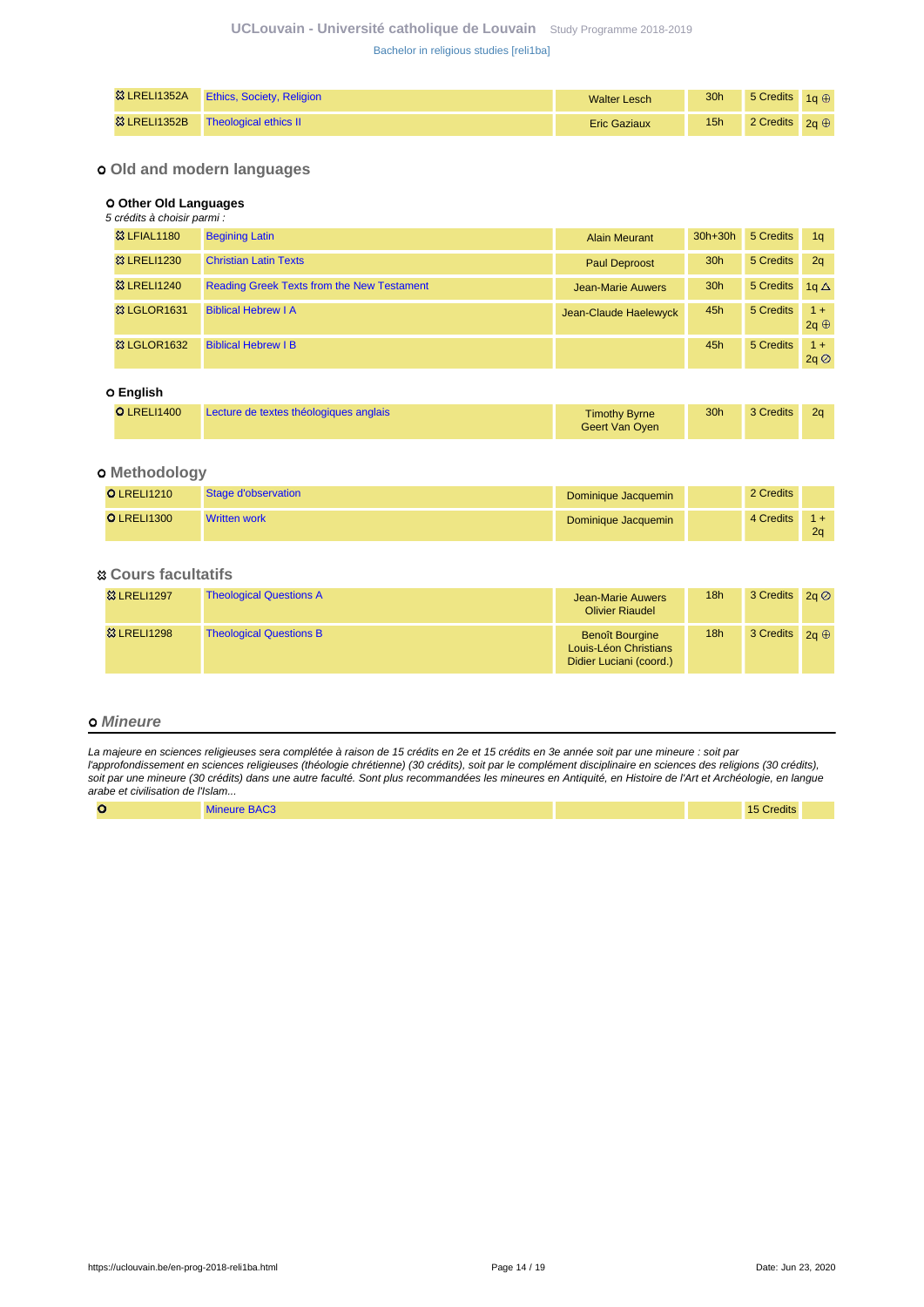# **RELI1BA - Information**

# <span id="page-14-1"></span><span id="page-14-0"></span>**Admission**

Decree of 7 November 2013 defining the landscape of higher education and the academic organization of studies. The admission requirements must be met prior to enrolment in the University.

In the event of the divergence between the different linguistic versions of the present conditions, the French version shall prevail

SUMMARY

- [General requirements](#page-14-2)
- [Specific requirements](#page-14-3)
- [Exam of knowledge of the French language](#page-15-0)
- [Special requirements](#page-15-1)

# <span id="page-14-2"></span>**General requirements**

Except as otherwise provided by other specific legal provisions, admission to undergraduate courses leading to the award of a Bachelor's degree will be granted to students with one of the following qualifications :

1. A Certificate of Upper Secondary Education issued during or after the 1993-1994 academic year by an establishment offering fulltime secondary education or an adult education centre in the French Community of Belgium and, as the case may be, approved if it was issued by an educational institution before 1 January 2008 or affixed with the seal of the French Community if it was issued after this date, or an equivalent certificate awarded by the Examination Board of the French Community during or after 1994;

2. A Certificate of Upper Secondary Education issued no later than the end of the 1992-1993 academic year, along with official documentation attesting to the student's ability to pursue higher education for students applying for a full-length undergraduate degree programme;

3. A diploma awarded by a higher education institution within the French Community that confers an academic degree issued under the above-mentioned Decree, or a diploma awarded by a university or institution dispensing full-time higher education in accordance with earlier legislation;

4. A higher education certificate or diploma awarded by an adult education centre;

5. A pass certificate for one of the entrance examinations (https://uclouvain.be/fr/etudier/inscriptions/examens-admission.html) organized by higher education institutions or by an examination board of the French Community; this document gives admission to studies in the sectors, fields or programmes indicated therein;

6. A diploma, certificate of studies or other qualification similar to those mentioned above, issued by the Flemish Community of Belgium (this qualification does not grant exemption from the French language proficiency examination (https://uclouvain.be/en/study/ inscriptions/language-requirements.html)), the German Community of Belgium or the Royal Military Academy;

7. A diploma, certificate of studies or other qualification obtained abroad and deemed equivalent to the first four mentioned above by virtue of a law, decree, European directive or international convention;

Note:

Requests for equivalence must be submitted no later than 14 July 2018 to the Equivalence department [\(Service des équivalences](http://www.equivalences.cfwb.be/)) of the Ministry of Higher Education and Scientific Research of the French Community of Belgium.

The following two qualifications are automatically deemed equivalent to the Certificate of Upper Secondary Education (Certificat d'enseignement secondaire supérieur – CESS):

- European Baccalaureate issued by the Board of Governors of a European School,

- International Baccalaureate issued by the International Baccalaureate Office in Geneva.

These two qualifications do not, however, provide automatic exemption from the French language proficiency examination (https:// uclouvain.be/en/study/inscriptions/language-requirements.html).

8. Official documentation attesting to a student's ability to pursue higher education (diplôme d'aptitude à accéder à l'enseignement supérieur - DAES), issued by the Examination Board of the French Community.

# <span id="page-14-3"></span>**Specific requirements**

Admission to undergraduate studies on the basis of accreditation of knowledge and skills obtained through professional or personal experience (Accreditation of Prior Experience)

Subject to the general requirements laid down by the authorities of the higher education institution, with the aim of admission to the undergraduate programme, the examination boards accredit the knowledge and skills that students have obtained through their professional or personal experience.

This experience must correspond to at least five years of documented activity, with years spent in higher education being partially taken into account: 60 credits are deemed equivalent to one year of experience, with a maximum of two years being counted. At the end of an assessment procedure organized by the authorities of the higher education institution, the Examination Board will decide whether a student has sufficient skills and knowledge to successfully pursue undergraduate studies.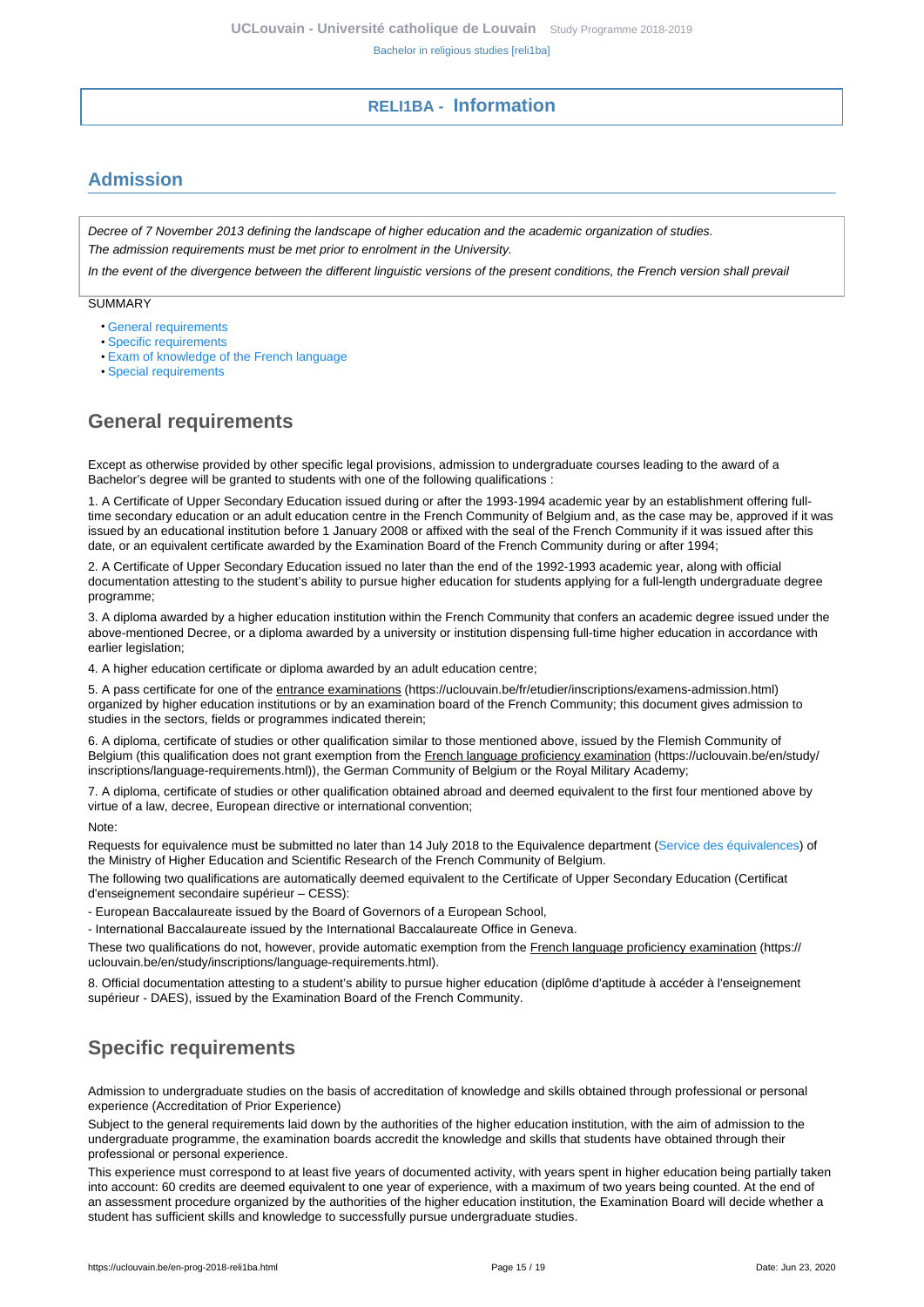After this assessment, the Examination Board will determine the additional courses and possible exemptions constituting the supplementary requirements for the student's admission.

# <span id="page-15-0"></span>**Exam of knowledge of the French language**

Anyone not demonstrating sufficient French language proficiency (https://uclouvain.be/en/study/inscriptions/languagerequirements.html) will not be admitted to the first-year undergraduate examinations.

# <span id="page-15-1"></span>**Special requirements**

- Admission to **undergraduate studies in engineering: civil engineering and architect** Pass certificate for the special entrance examination for undergraduate studies in engineering: civil engineering and architect (https://uclouvain.be/fr/facultes/epl/examenadmission.html).
- Admission to these courses is always subject to students passing the special entrance examination. Contact the faculty office for the programme content and the examination arrangements.
- Admission to **undergraduate studies in veterinary medicine**  Admission to undergraduate studies in veterinary medicine is governed by the Decree of 16 June 2006 regulating the number of students in certain higher education undergraduate courses (non-residents) (https://uclouvain.be/en/study/inscriptions/etudescontingentees.html).
- Admission to **undergraduate studies in physiotherapy and rehabilitation** Admission to undergraduate studies in physiotherapy and rehabilitation is governed by the Decree of 16 June 2006 regulating the number of students in certain higher education undergraduate courses (non-residents). (https://uclouvain.be/en/study/inscriptions/ etudes-contingentees.html)
- Admission to **undergraduate studies in psychology and education: speech and language therapy** Admission to undergraduate studies in psychology and education: speech and language therapy is governed by the Decree of 16 June 2006 regulating the number of students in certain higher education undergraduate courses (non-residents) (https:// uclouvain.be/en/study/inscriptions/etudes-contingentees.html).
- Admission to **undergraduate studies in medicine and dental science**

Admission to undergraduate studies in medecine and dental science is governed by the Decree of 16 June 2006 regulating the number of students in certain higher education undergraduate courses (non-residents). (https://uclouvain.be/en/study/inscriptions/ etudes-contingentees.html)

Note: students wishing to enrol for a **Bachelor's degree in Medicine** or a **Bachelor's degree in dental science** must first sit an aptitude test (fr) (https://uclouvain.be/en/study/inscriptions/etudes-contingentees.html).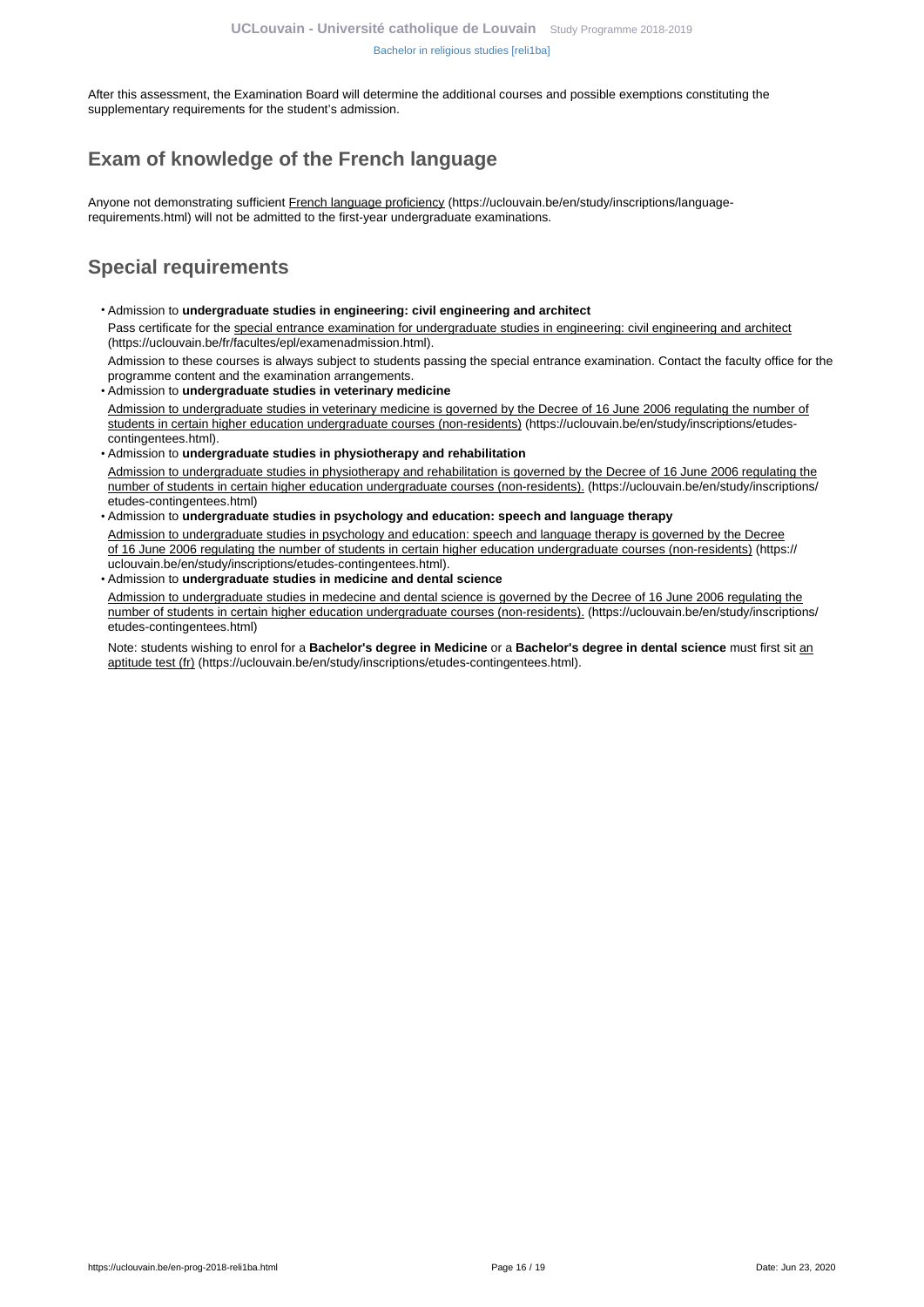# <span id="page-16-0"></span>**Teaching method**

The program is thought to support interactive participation of the students in the various theological disciplines. In first year, the seminar "Methodology of the theologyâ€# (which includes a mentoring and an obligatory tutoring) aims at an optimal coaching of the group of the students and each one in particular. During the first year, a theoretical and practical initiation with the instruments of basic work and research, for example the sources available at the Library and on the Internet, will be ensured by the professors of all the mains domains of the theology. In second and third years, the activities envisage a volume of consequent work to develop an active pedagogy initiating the student with a participative approach for the various theological disciplines.

# <span id="page-16-1"></span>**Evaluation**

**The evaluation methods comply with the regulations concerning studies and exams (https://uclouvain.be/fr/decouvrir/ rgee.html). More detailed explanation of the modalities specific to each learning unit are available on their description sheets under the heading "Learning outcomes evaluation method".**

The evaluation will be conducted by means of the most appropriate forms of assessment decided on by the lecturers, in coherence with the objectives outlined in the course specifications. Except some activities, the courses are evaluated during the evaluation periods. Most of the exams are oral. Teaching methods are evaluated in accordance with the current University regulations (see General regulations concerning examinations (https://uclouvain.be/fr/decouvrir/rgee.html) ). Students may also find additional information regarding the evaluation of courses in the course description. specifically: In first year of Bachelor program, the seminar "General methodology of theology" aims to collect the complementarity of the positive theology (biblical exegesis and history), systematic theology and practical theology. Tutoring (with a teacher chosen by the student) and coaching (with a faculty assistant) complement the methodological dimension of the formation. This will be evaluated throughout the year.

In the second and third years of the Bachelor program, an overall evaluation takes place at the end in the form of a more developed paper.

# <span id="page-16-2"></span>**Mobility and/or Internationalisation outlook**

The Faculty of Theology gives the students the opportunity to complete part of their studies abroad (via the Erasmus or Mercator exchange schemes) from the third year of the bachelor in Religious Studies.

# <span id="page-16-3"></span>**Possible trainings at the end of the programme**

Positioning of the programme within the University cursus The bachelor's programme of Theology entitles direct access to the master's of Theology.

Other studies available upon completion of the programme Subject to certain prerequisites, the bachelor's of Theology entitles access to the master's of Biblical Studies

# <span id="page-16-4"></span>**Contacts**

**Attention, you are currently reading an archived page: below contact informations were for program study 2018-2019 only. To get current contact informations please got to [current program study](https://uclouvain.be/fr/catalogue-formations) site.**

## **Curriculum Management**